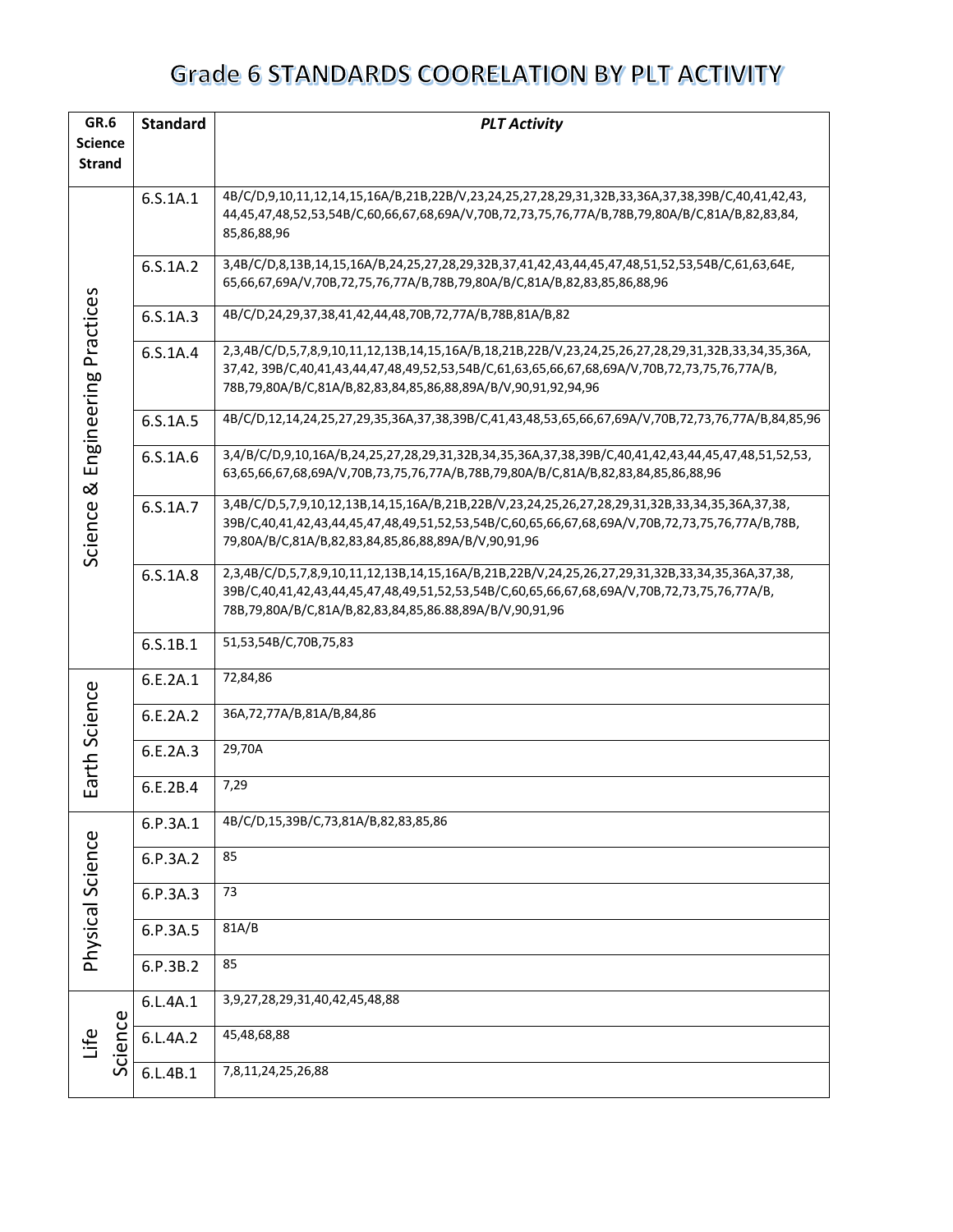| 6.L.4B.2 | 3,7,8,11,12,22B/V,23,24,25,26,48,49,88                                            |
|----------|-----------------------------------------------------------------------------------|
| 6.L.4B.3 | 7,8,11,12,24,26,49,88                                                             |
| 6.L.4B.4 | 3,8,11,24,26                                                                      |
| 6.L.4B.5 | 7,24                                                                              |
| 6.L.5A.1 | 8,24,26                                                                           |
| 6.L.5A.2 | 8,9,22B/V,23                                                                      |
| 6.L.5B.1 | 5,9,10,21B,22B/V,23,27,28,29,31,41,42,49,63,75                                    |
| 6.L.5B.2 | 5,9,10,27,28,29,41,42,49,63,78B                                                   |
| 6.L.5B.3 | 2,9,10,12,21B,22B/V,23,26,29,31,41,42,43,48,49,61,63,66,68,75,77A/B,79,80A/B/C,88 |
| 6.L.5B.4 | 5,10,24,27,29,31,41,42,77A/B                                                      |
| 6.L.5B.5 | 11,22B/V,23,26,27,29,31,41,42                                                     |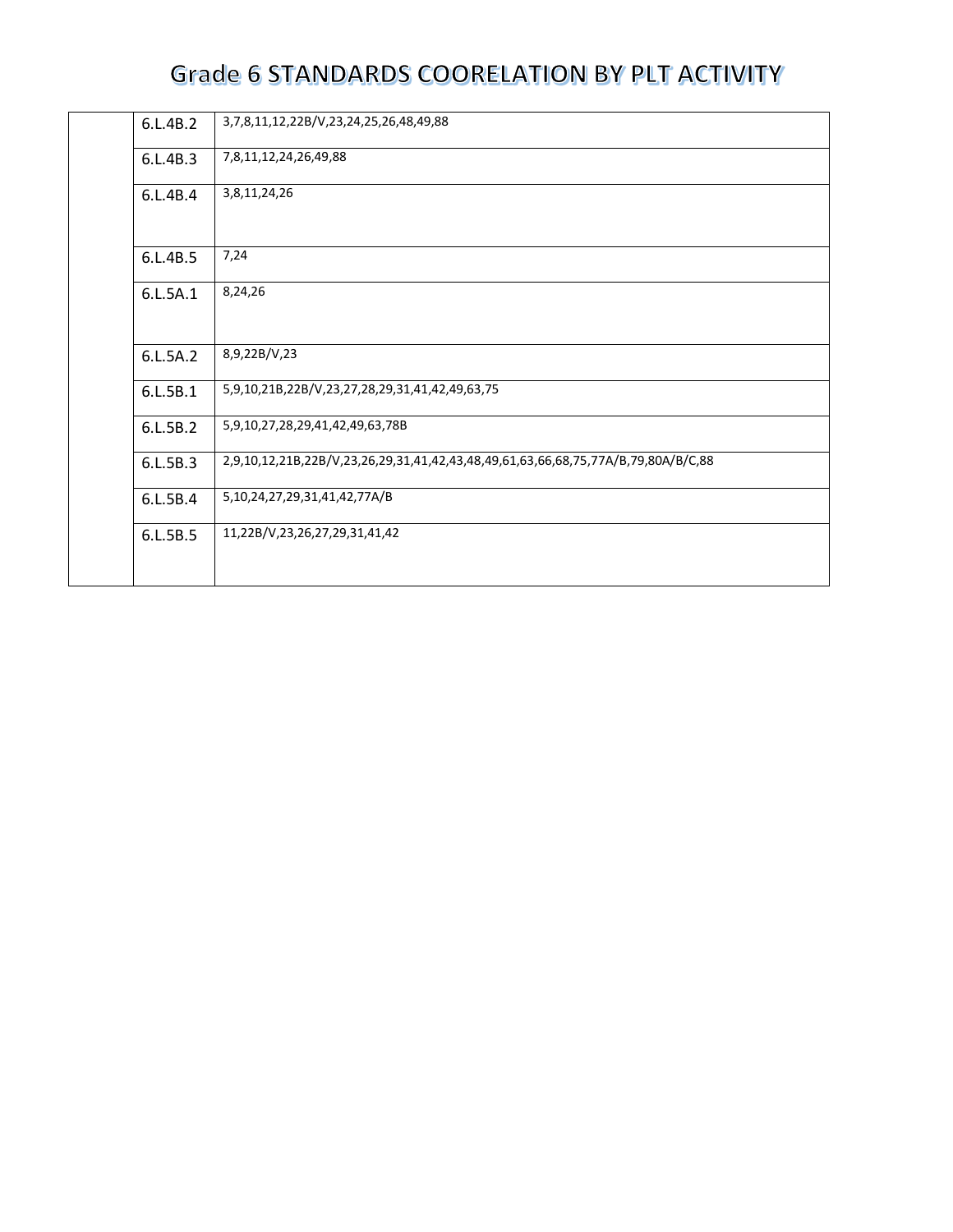| Gr.6                   | <b>Standard</b> | <b>PLT Activity</b>                                                                                                      |  |
|------------------------|-----------------|--------------------------------------------------------------------------------------------------------------------------|--|
| <b>ELA</b>             |                 |                                                                                                                          |  |
| <b>Strand</b>          |                 |                                                                                                                          |  |
|                        | 6.1.1.1         | 5,9,11,17,20,21B,24,33,40,45,49,54B/C,55,56,58,59,60,72,76,77A/B,78B,79,80A/B/C,86,92,95                                 |  |
|                        | 6.1.2.1         | 7,9,11,17,20,33,45,49,54B/C,58,59,76,77A/B,79,86,90,91,92,95                                                             |  |
|                        | 6.1.3.1         | 7,16A/B,20,21B,24,40,45,49,54B/C,55,56,58,59,60,72,76,79,80A/B/C,84,86,91,92                                             |  |
|                        | 6.1.3.2         | 17,39,55,56,58,59,60,86,90,91                                                                                            |  |
|                        | 6.1.3.3         | 20,21B,40,58,59,60,90                                                                                                    |  |
|                        | 6.1.3.4         | 7,9,11,16A/B,17,20,24,40,45,49,54B/C,55,56,58,59,60,72,76,77A/B,78B,79,80A/B/C,84,86,91,94                               |  |
|                        | 6.1.4.1         | 4B/C/D,17,40,49,55,56,58,59,72,76,86,91,95                                                                               |  |
|                        | 6.1.4.2         | 4B/C/D,17,20,24,40,45,49,55,56,58,59,60,72,79,80A/B/C,84,86,95                                                           |  |
|                        | 6.1.4.3         | 48/C/D,21B,24,40,45,49,55,56,58,59,60,72,86                                                                              |  |
| Inquiry-Based Literacy | 6.1.5.1         | 4B/C/D,7,9,11,13B,17,20,21B,24,40,42,44,45,49,54B/C,55,56,58,59,60,72,76,77A/B,78B,79,80A/B/C,84,86,90,<br>91,94,95      |  |
|                        | 6.1.5.2         | 4B/C/D,5,7,9,11,13B,16A/B,17,20,21B,24,40,44,45,49,54B/C,55,56,58,59,60,61,72,76,77A/B,78B,79,80A/B/C,<br>84,86,91,94,95 |  |
|                        | 6.1.5.3         | 40,49,55,56,58,59                                                                                                        |  |
|                        | 6.RL.6.1        | 8,18,78B,89A/B/V,90                                                                                                      |  |
|                        | 6.RL.7.2        | 89A/B/V,90                                                                                                               |  |
|                        | 6.RL.8.1        | 8,18,89A/B/V,92                                                                                                          |  |
|                        | 6.RL.9.1        | 4B/C/D                                                                                                                   |  |
|                        | 6.RL.9.2        | 4B/C/D                                                                                                                   |  |
|                        | 6.RL.11.1       | 81A/B/V,91                                                                                                               |  |
|                        | 6.RL.13.1       | 5,18,81A/B/V,92                                                                                                          |  |
|                        | 6.RL.13.2       | 4B/C/D,8                                                                                                                 |  |
|                        | 6.RL.13.3       | 8                                                                                                                        |  |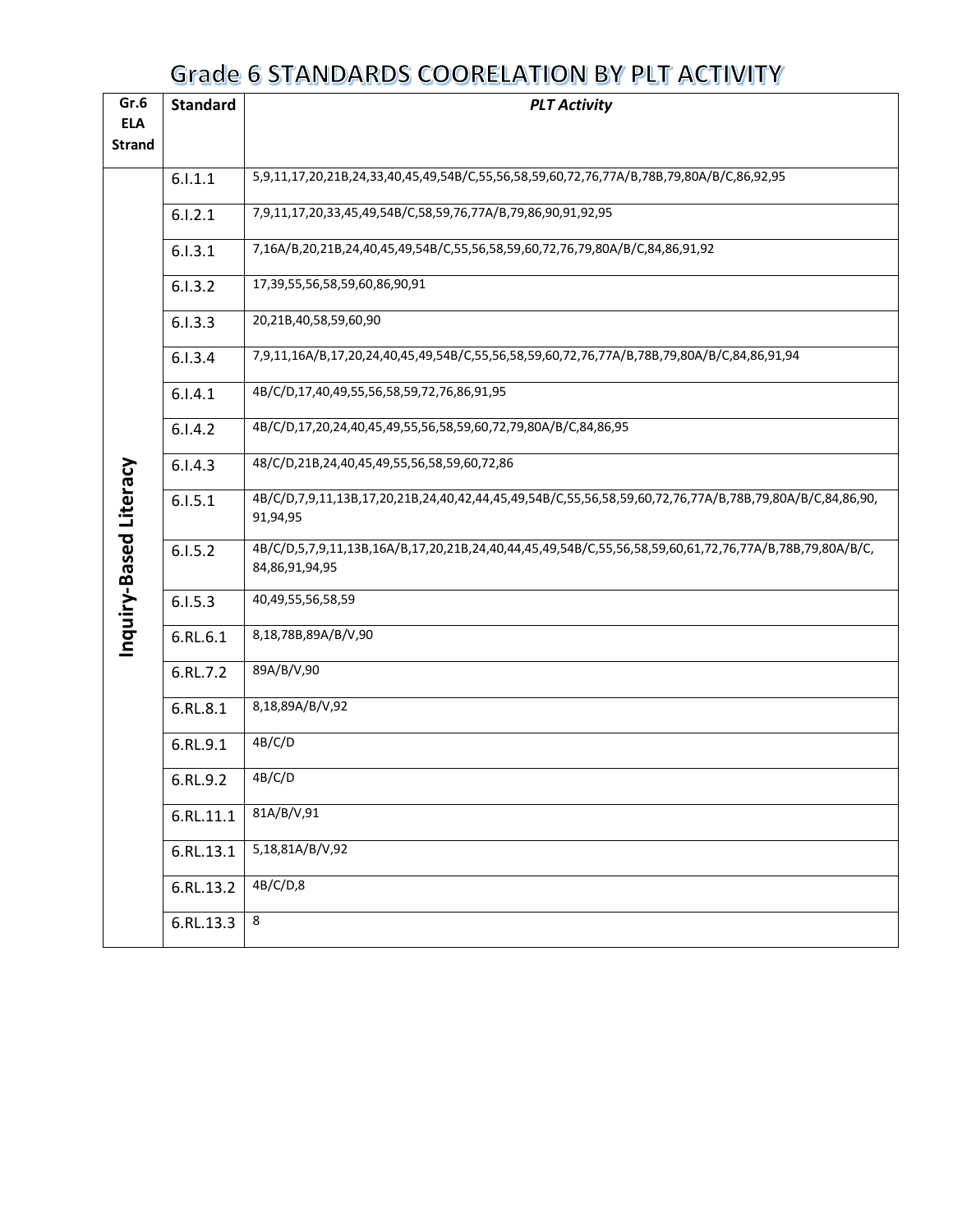| Gr.6 ELA                    | <b>Standard</b> | <b>PLT Activity</b>                                                                                                                                       |  |  |  |
|-----------------------------|-----------------|-----------------------------------------------------------------------------------------------------------------------------------------------------------|--|--|--|
| <b>Strand</b>               |                 |                                                                                                                                                           |  |  |  |
|                             | 6.RI.5.1        | 59,91,93                                                                                                                                                  |  |  |  |
| Reading: Informational Text | 6.RI.6.1        | 11,13B,17,26,33,35,49,59,72,76,80A/B/C,84,91                                                                                                              |  |  |  |
|                             | 6.RI.7.1        | 7,11,20,26,33,45,49,54B/C,58,59,76,79,80A/B/C,84,86,90,91,92,95                                                                                           |  |  |  |
|                             | 6.RI.8.1        | 59,91                                                                                                                                                     |  |  |  |
|                             | 6.RI.10.1       | 33,49,59,91                                                                                                                                               |  |  |  |
|                             | 6.RI.12.1       | 11,13B,17,25,33,35,44,49,72,86,91,95                                                                                                                      |  |  |  |
|                             | 6.RI.12.3       | 2,11,17,35,49                                                                                                                                             |  |  |  |
|                             | 6.W.1.1         | 59                                                                                                                                                        |  |  |  |
|                             | 6.W.2.1         | 11,60                                                                                                                                                     |  |  |  |
| Writing                     | 6.W.3.1         | 2,8,9,11,18,44,61,78B,89A/B/V                                                                                                                             |  |  |  |
|                             | 6. W. 6.1       | 2,4B/C/D,5,7,8,9,11,13B,16A/B,17,18,20,21B,24,25,33,35,40,41,42,44,45,49,54B/C,55,56,59,60,<br>61,72,76,77A/B,78B,79,80A/B/C,84,86,89A/B/V,90,91,92,93,95 |  |  |  |
|                             | 6.C.1.1         | 2,7,8,9,11,13B,16A/B,17,18,20,24,26,33,35,40,41,42,44,45,49,54B/C,55,56,58,59,60,72,76,77A/B,<br>79,80A/B/C,84,86,89A/B/V,90,91,92,93,95                  |  |  |  |
|                             | 6.C.1.2         | 2,7,9,11,13B,16A/B,17,18,20,24,26,33,35,40,41,42,44,45,49,51,54B/C,55,56,58,59,60,72,76,77A/B,<br>79,80A/B/C,84,86,89A/B/V,90,91,92,93,95                 |  |  |  |
|                             | 6.C.1.4         | 2,7,8,9,11,13B,16A/B,17,18,20,24,26,33,35,40,41,42,44,45,49,51,54B/C,55,56,58,59,60,72,76,77A/B,<br>79,80A/B/C,84,86,89A/B/V,90,91,92,93,95               |  |  |  |
| Communication               | 6.C.1.5         | 2,7,13B,17,18,24,33,35,40,41,49,55,56,58,59,60,72,76,77A/B,79,80A/B/C,84,86,89A/B/V,90,91,92,<br>93,95                                                    |  |  |  |
|                             | 6.C.2.1         | 2,17,24                                                                                                                                                   |  |  |  |
|                             | 6.C.3.2         | 9,11,17,24,45,49,55,56,59,60,76,80A/B/C,86,91,93,95                                                                                                       |  |  |  |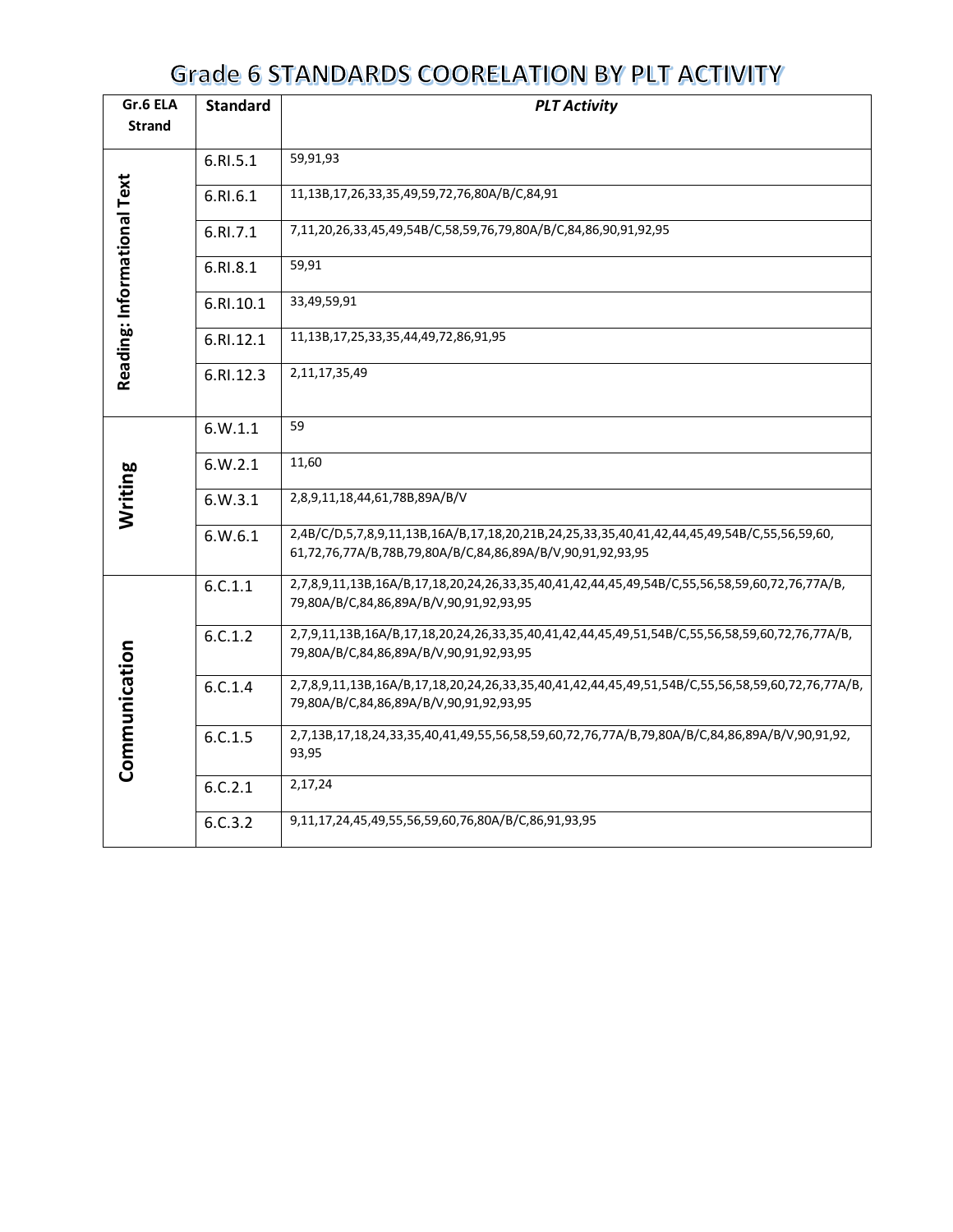| Gr. 6 Math<br><b>Strand</b> | <b>Standard</b> | <b>PLT Activity</b>          |
|-----------------------------|-----------------|------------------------------|
| <b>Number</b>               | 6.NS.3          | 84,85                        |
| System                      |                 |                              |
| Ratios &                    | 6.RP.1          | 12,14                        |
| Proportional                |                 |                              |
| Relationships               | 6.RP.2          | 12,14                        |
|                             | 6.RP.3          | 66,67,84,85                  |
| <b>Data Analysis</b>        | 6.DS.4          | 4B/C/D                       |
| & Statistics                |                 |                              |
|                             | 6.DS.5          | 4B/C/D,25,36A,37,38,41,48,53 |

| Gr.6                        | <b>Standard</b> | <b>PLT Activity</b> |
|-----------------------------|-----------------|---------------------|
| Soc. St.<br><b>Strand</b>   |                 |                     |
| Early<br><b>Cultures to</b> | $6 - 1.1$       | 17,48,75,90,92,95   |
| 1600                        | $6 - 1.2$       | 48,92,94,95         |
|                             | $6 - 1.3$       | 93,94               |
|                             | $6 - 3.1$       | 93                  |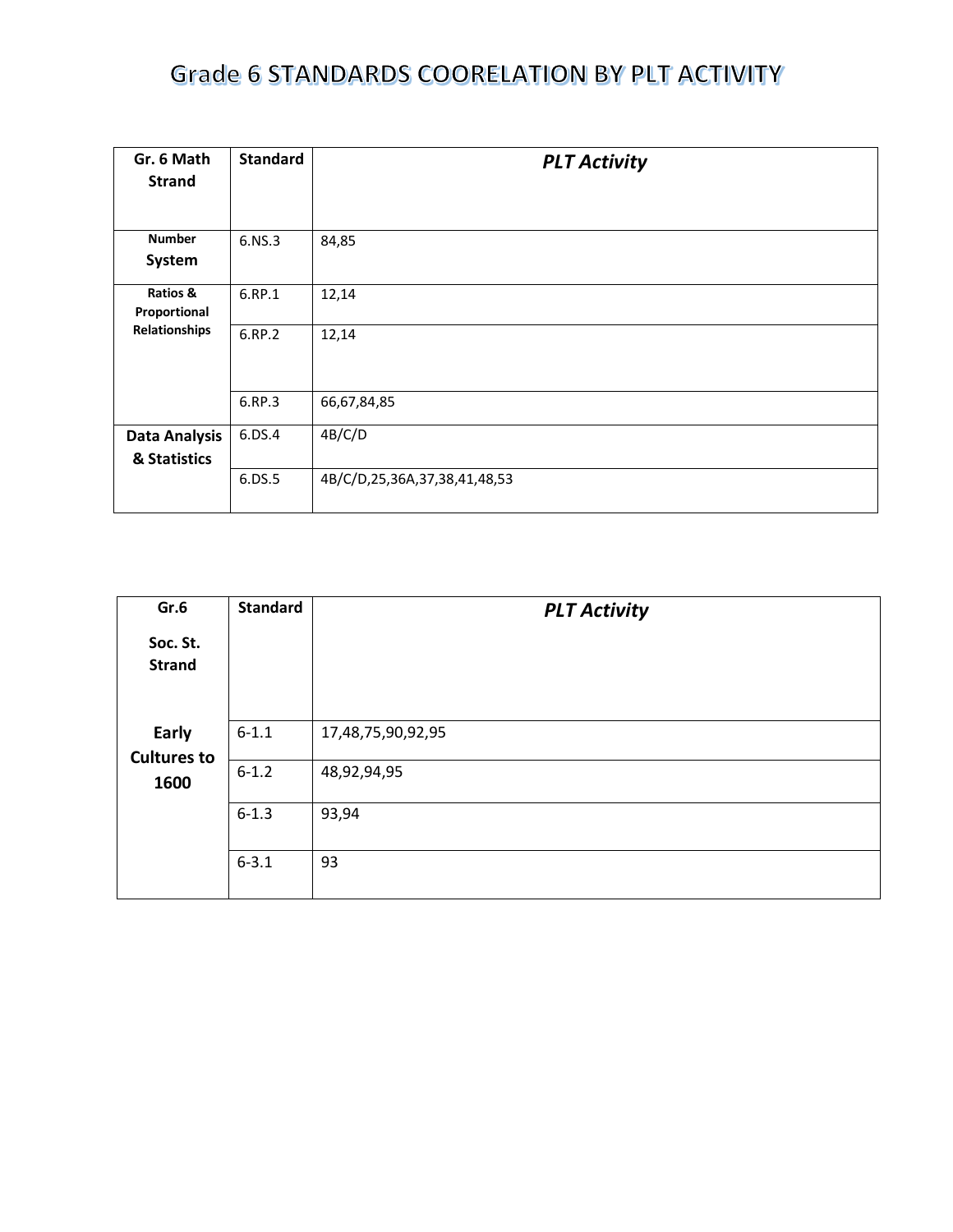| <b>PLT Activity</b>      | <b>Science</b>                                           | Math                    | <b>Social Studies</b> | <b>ELA</b>                                                                                                         |
|--------------------------|----------------------------------------------------------|-------------------------|-----------------------|--------------------------------------------------------------------------------------------------------------------|
| $\overline{2}$           | $\bullet$ 6.5.1A.4 $\Box$ 6.5.1A.8 $\Box$ 6.L.5B.3       |                         |                       | $\bullet$ RI.12.3 $\bullet$ W.3.1 $\bullet$ W.6.1 $\bullet$ C.1.1 $\bullet$ C.1.2 $\bullet$ C.1.4<br>$\odot$ C.1.5 |
| <b>Get in Touch with</b> |                                                          |                         |                       |                                                                                                                    |
| <b>Trees</b>             |                                                          |                         |                       |                                                                                                                    |
| $\mathbf{3}$             | $\bullet$ 6.5.1A.2 $\bullet$ 6.5.1A.4 $\bullet$ 6.5.1A.6 |                         |                       |                                                                                                                    |
|                          | $\bullet$ 6.5.1A.7 $\bullet$ 6.5.1A.8 $\Box$ 6.L.4A.1    |                         |                       |                                                                                                                    |
| <b>Peppermint Beetle</b> | $6. L.4 B.2 \square 6. L.4 B.4$                          |                         |                       |                                                                                                                    |
| 4B/D                     | $\bullet$ 6.5.1A.1 $\bullet$ 6.5.1A.2 $\bullet$ 6.5.1A.3 | $6.05.4 \bullet 6.05.5$ |                       | $\bullet$ 1.4.1 $\bullet$ 1.4.2 $\bullet$ 1.4.3 $\bullet$ 1.5.1 $\bullet$ 1.5.2 $\bullet$ RL.9.1                   |
|                          | $\bullet$ 6.5.1A.4 $\bullet$ 6.5.1A.5 $\bullet$ 6.5.1A.6 |                         |                       | $\bullet$ RL.9.2 $\bullet$ RL.13.1 $\bullet$ W.6.1                                                                 |
| <b>Sounds Around</b>     | $\bullet$ 6.5.1A.7 $\bullet$ 6.5.1A.8 $\Box$ 6.P.3A.1    |                         |                       |                                                                                                                    |
| 5                        | $\Box$ 6.5.1A.4 $\Box$ 6.5.1A.7 $\Box$ 6.5.1A.8          |                         |                       | $\Box$ 1.1.1 $\bigcirc$ 1.5.2 $\bigcirc$ RL.13.1 $\bigcirc$ W.6.1                                                  |
|                          | $\Box$ 6.L.4A.2 $\Box$ 6.L.5B.1 $\Box$ 6.L.5B.2          |                         |                       |                                                                                                                    |
| Poet-Tree                | $\Box$ 6.L.5B.4                                          |                         |                       |                                                                                                                    |
| $\overline{z}$           | $\bullet$ 6.S.1A.4 $\bullet$ 6.S.1A.7 $\bullet$ 6.S.1A.8 |                         |                       | $\bullet$ 1.2.1 $\bullet$ 1.3.1 $\bullet$ 1.3.4 $\bullet$ 1.5.1 $\bullet$ 1.5.2 $\bullet$ R1.7.1                   |
|                          | $\bullet$ 6.E.2B.4 $\Box$ 6.L.4B.1 $\bullet$ 6.L.4B.2    |                         |                       | $\bullet$ W.6.1 $\bullet$ C.1.1 $\bullet$ C.1.2 $\bullet$ C.1.4 $\bullet$ C.1.5                                    |
| <b>Habitat Pen Pals</b>  | $\bullet$ 6.L.4B.3 $\Box$ 6.L.4B.5                       |                         |                       |                                                                                                                    |
|                          |                                                          |                         |                       |                                                                                                                    |
|                          |                                                          |                         |                       |                                                                                                                    |
|                          |                                                          |                         |                       |                                                                                                                    |
|                          |                                                          |                         |                       |                                                                                                                    |



**Curriculum Stand is FULLY addressed**

**Curriculum Standard is PARTIALLY addressed**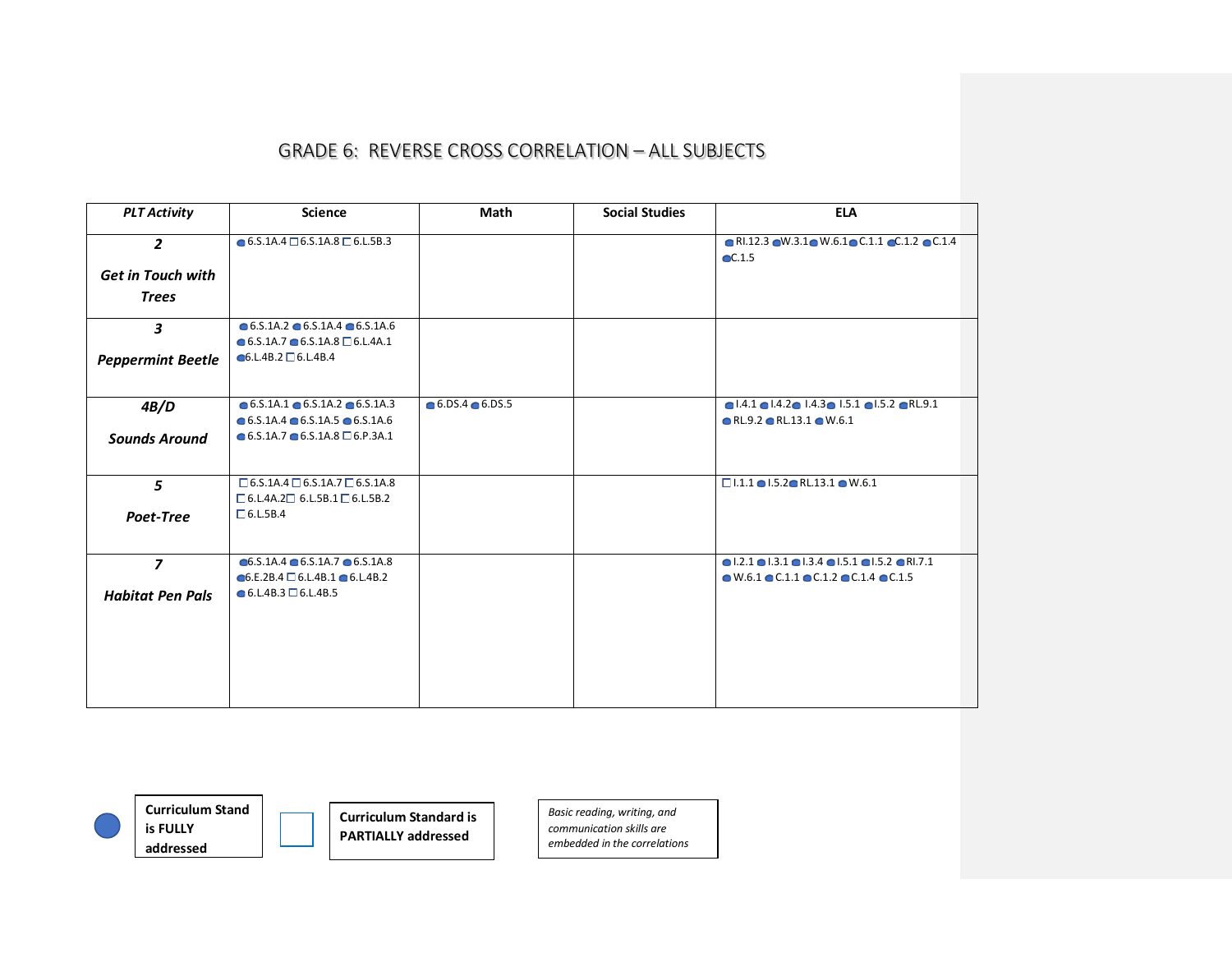| <b>PLT Activity</b>       | <b>Science</b>                                                 | Math                        | <b>Social Studies</b> | <b>ELA</b>                                                                                      |
|---------------------------|----------------------------------------------------------------|-----------------------------|-----------------------|-------------------------------------------------------------------------------------------------|
| 8                         | $\bullet$ 6S.1A.2 $\bullet$ 6.S.1A.4 $\bullet$ 6.S.1A.8        |                             |                       | $\bullet$ RL.6.1 $\bullet$ RL.8.1 $\bullet$ RL.13.2 $\bullet$ RL.13.3 $\bullet$ W.3.1           |
|                           | $\Box$ 6.L.4B.1 $\bigcirc$ 6.L.4B.2 $\bigcirc$ 6.L.4B.3 $\Box$ |                             |                       | $\bullet$ W.6.1 $\bullet$ C.1.1 $\bullet$ C.1.4                                                 |
| The Forest of ST          | $6.L.4B.4 \bullet 6.L.5A.1 \bullet 6.L.5A.2$                   |                             |                       |                                                                                                 |
| <b>Shrew</b>              |                                                                |                             |                       |                                                                                                 |
| 9                         | $\Box$ 6.5.1A.1 $\bullet$ 6.5.1A.4 $\bullet$ 6.5.1A.6          |                             |                       | $\bullet$ 1.1.1 $\bullet$ 1.3.4 $\bullet$ 1.5.1 $\bullet$ 1.5.2 $\bullet$ W.3.1 $\bullet$ W.6.1 |
|                           | $\bullet$ 6.5.1A.7 $\bullet$ 6.5.1A.8 $\bullet$ 6.L.4A.1       |                             |                       | $\bullet$ C.1.1 $\bullet$ C.1.2 $\bullet$ C.1.4 $\bullet$ C.1.5 $\bullet$ C.3.2                 |
| <b>Planet Diversity</b>   | $6. L.5A.2 \cdot 6. L.5B.1 \cdot 6. L.5B.2$                    |                             |                       |                                                                                                 |
|                           | 6. L.5B.3                                                      |                             |                       |                                                                                                 |
| 10                        | $\bullet$ 6.5.1A.1 $\bullet$ 6.5.1A.4 $\Box$ 6.5.1A.6          |                             |                       |                                                                                                 |
|                           | $\bullet$ 6.5.1A.7 $\bullet$ 6.5.1A.8 $\bullet$ 6.L.5B.1       |                             |                       |                                                                                                 |
| <b>Charting Diversity</b> | $\bullet$ 6.L.5B.2 $\bullet$ 6.L.5B.3 $\Box$ 6.L.5B.4          |                             |                       |                                                                                                 |
|                           |                                                                |                             |                       |                                                                                                 |
| 11                        | $\Box$ 6.5.1A.1 $\bullet$ 6.5.1A.4 $\bullet$ 6.5.1A.7          |                             |                       | $\bullet$ 1.1.1 $\bullet$ 1.2.1 $\bullet$ 1.3.4 $\bullet$ 1.5.1 $\bullet$ 1.5.2 $\bullet$ RI6.1 |
|                           | $\bullet$ 6.S.1A.8 $\Box$ 6.L.4B.1 $\bullet$ 6.L.4B.2          |                             |                       | $\bullet$ RI.7.1 $\bullet$ RI.12.1 $\bullet$ RI.12.3 $\bullet$ W.2.1 $\bullet$ W.6.1            |
| Can it Be Real?           | $\bullet$ 6.L.4B.3 $\Box$ 6.L.4B.4 $\bullet$ 6.L.4B.5          |                             |                       | $\bullet$ C.1.1 $\bullet$ C.1.2 $\bullet$ C.1.4 $\bullet$ C.3.2                                 |
|                           |                                                                |                             |                       |                                                                                                 |
| 12                        | $\bullet$ 6.5.1A.1 $\bullet$ 6.5.1A.4 $\Box$ 6.5.1A.5          | $\Box$ 6.RP.1 $\Box$ 6.RP.2 |                       |                                                                                                 |
|                           | $6.5.1A.7 \cdot 6.5.1A.8 \cdot 6.1B.2$                         |                             |                       |                                                                                                 |
| <b>Invasive Species</b>   | $6. L.4B.3$ 6.L.5B.3                                           |                             |                       |                                                                                                 |
|                           |                                                                |                             |                       |                                                                                                 |
|                           |                                                                |                             |                       |                                                                                                 |
|                           |                                                                |                             |                       |                                                                                                 |
|                           |                                                                |                             |                       |                                                                                                 |
|                           |                                                                |                             |                       |                                                                                                 |
|                           |                                                                |                             |                       |                                                                                                 |



**Curriculum Stand is FULLY addressed**

**Curriculum Standard is PARTIALLY addressed**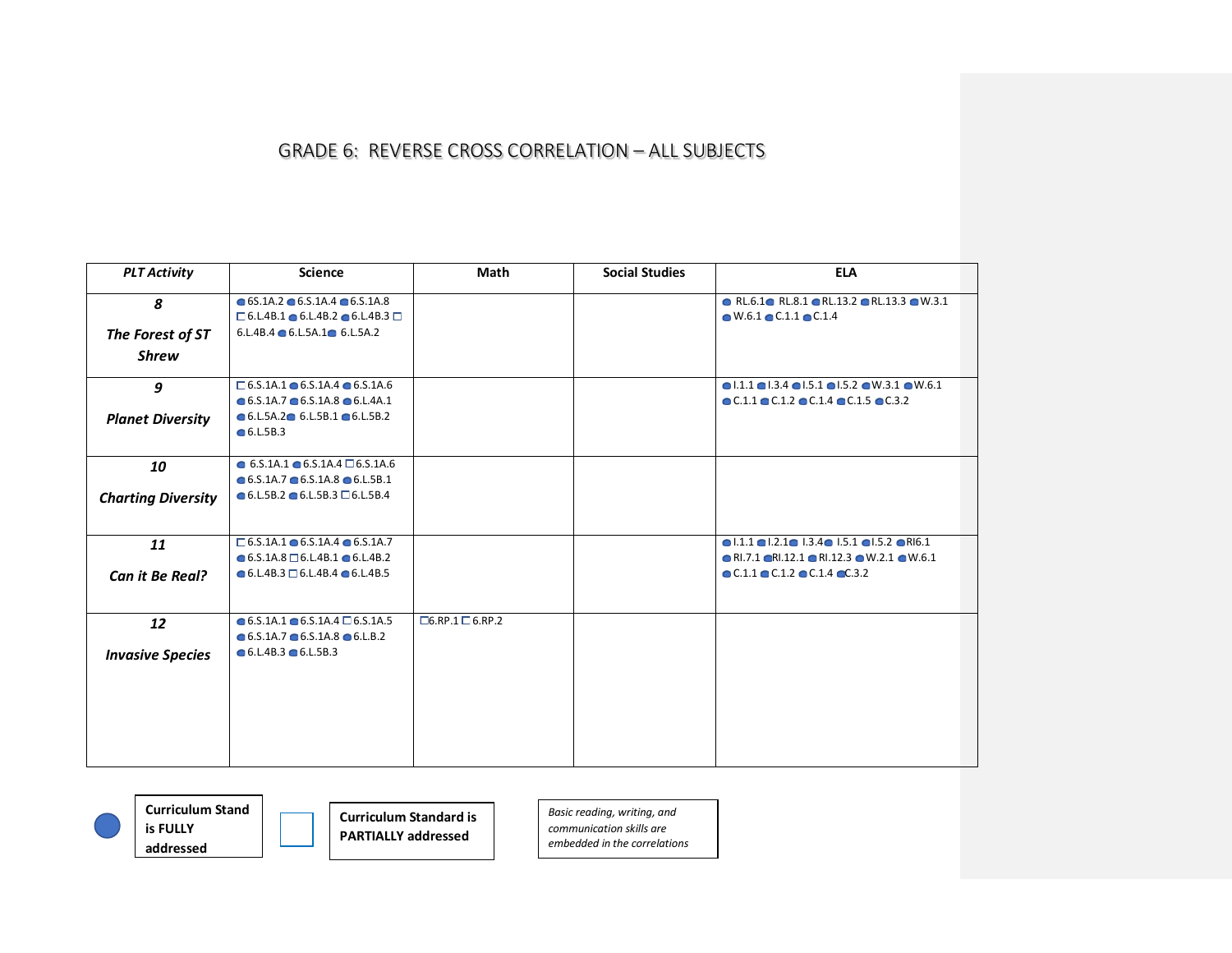| <b>PLT Activity</b>      | <b>Science</b>                                                                                                       | Math                        | <b>Social Studies</b> | <b>ELA</b>                                                                                                                                                                                                              |
|--------------------------|----------------------------------------------------------------------------------------------------------------------|-----------------------------|-----------------------|-------------------------------------------------------------------------------------------------------------------------------------------------------------------------------------------------------------------------|
| 13B                      | $\bullet$ 6.5.1A.2 $\bullet$ 6.5.1A.4 $\bullet$ 6.5.1A.7<br>• 6.5.1A.8                                               |                             |                       | $\bullet$ 1.5.1 $\bullet$ 1.5.2 $\bullet$ RI.6.1 $\bullet$ RI.12.1 $\bullet$ W.6.1 $\bullet$ C.1.1<br>$\bullet$ C.1.2 $\bullet$ C.1.4 $\bullet$ C.1.5                                                                   |
| We All Need Trees        |                                                                                                                      |                             |                       |                                                                                                                                                                                                                         |
| 14                       | $\bullet$ 6.S.1A.1 $\bullet$ 6.S.1A.2 $\bullet$ 6.S.1A.4<br>$\bullet$ 6.S.1A.5 $\bullet$ 6.S.1A.6 $\bullet$ 6.S.1A.7 | $\Box$ 6.RP.1 $\Box$ 6.RP.2 |                       |                                                                                                                                                                                                                         |
| <b>Renewable or Not?</b> | • 6.5.1A.8                                                                                                           |                             |                       |                                                                                                                                                                                                                         |
| 15                       | $\bullet$ 6.5.1A.1 $\bullet$ 6.5.1A.2 $\bullet$ 6.5.1A.4<br>$\bullet$ 6.S.1A.7 $\bullet$ 6.S.1A.8 $\Box$ 6.P.3A.1    |                             |                       |                                                                                                                                                                                                                         |
| A Few of my              |                                                                                                                      |                             |                       |                                                                                                                                                                                                                         |
| <b>Favorite Things</b>   |                                                                                                                      |                             |                       |                                                                                                                                                                                                                         |
| 16a/b                    | $\square$ 6.5.1A.1 $\bullet$ 6.5.1A.2 $\bullet$ 6.5.1A.4<br>$\bullet$ 6.5.1A.5 $\bullet$ 6.5.1A.6 $\bullet$ 6.5.1A.7 | $\Box$ 6.DS.5               |                       | $\Box$ 1.3.1 $\Box$ 1.3.4 $\bigcirc$ 1.5.2 $\bigcirc$ W.6.1 $\bigcirc$ C.1.1 $\bigcirc$ C.1.2<br>$\bullet$ C.1.4                                                                                                        |
| Pass the Plants,         | • 6.5.1A.8                                                                                                           |                             |                       |                                                                                                                                                                                                                         |
| <b>Please</b>            |                                                                                                                      |                             |                       |                                                                                                                                                                                                                         |
| 17                       |                                                                                                                      |                             | $6 - 1.1$             | $\bullet$  .1.1 $\bullet$  .2.1 $\bullet$  .3.1 $\bullet$  .3.4 $\bullet$  .4.1 $\bullet$  .4.2 $\bullet$  .5.1<br>$\bullet$ 1.5.2 $\bullet$ RI.6.1 $\bullet$ RI.12.1 $\bullet$ RI.12.3 $\bullet$ W.6.1 $\bullet$ C.1.1 |
| People of the            |                                                                                                                      |                             |                       | $\bullet$ C.1.2 $\bullet$ C.1.4 $\bullet$ C.1.5 $\bullet$ C.2.1 $\bullet$ C.3.2                                                                                                                                         |
| Forest                   |                                                                                                                      |                             |                       |                                                                                                                                                                                                                         |
|                          |                                                                                                                      |                             |                       |                                                                                                                                                                                                                         |



**Curriculum Stand is FULLY addressed**

**Curriculum Standard is PARTIALLY addressed**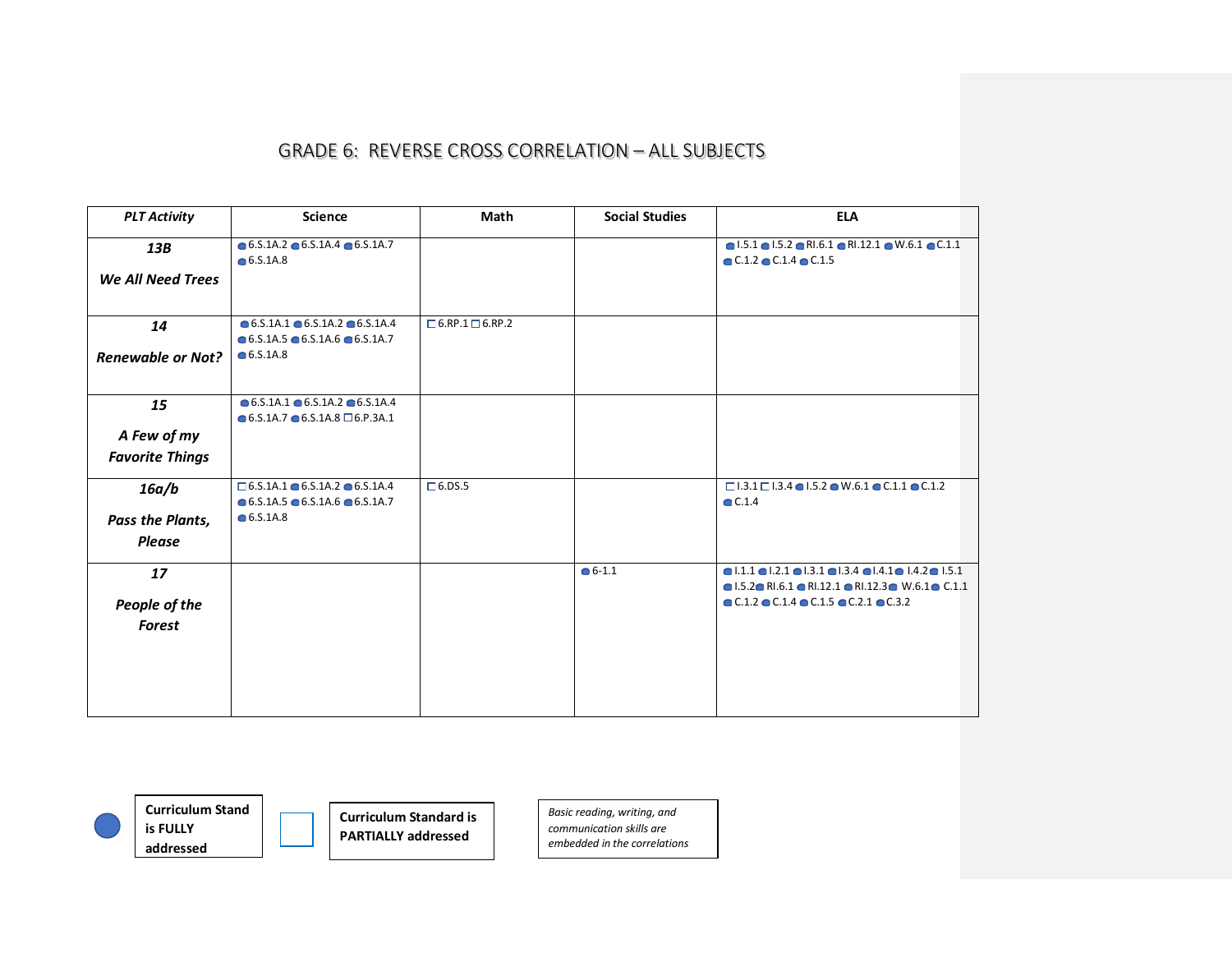| <b>PLT Activity</b>      | <b>Science</b>                                           | Math | <b>Social Studies</b> | <b>ELA</b>                                                                                                                                             |
|--------------------------|----------------------------------------------------------|------|-----------------------|--------------------------------------------------------------------------------------------------------------------------------------------------------|
| 18                       | $\Box$ 6.S.1A.4                                          |      |                       | $\bullet$ RL.6.1 $\bullet$ RL.8.1 $\bullet$ RL.13.1 $\bullet$ W.3.1 $\bullet$ W.6.1<br>$\bullet$ C.1.1 $\bullet$ C.1.2 $\bullet$ C.1.4 $\bullet$ C.1.5 |
| Tale of the Sun          |                                                          |      |                       |                                                                                                                                                        |
| 19                       | $\bullet$ 6.S.1A.1 $\bullet$ 6.S.1A.2 $\bullet$ 6.S.1A.7 |      |                       |                                                                                                                                                        |
| Viewpoints on the        |                                                          |      |                       |                                                                                                                                                        |
| Line                     |                                                          |      |                       |                                                                                                                                                        |
| 20                       | $\bullet$ 6.5.1A.2 $\bullet$ 6.5.1A.6 $\bullet$ 6.5.1A.7 |      |                       | $\bullet$ 1.1.1 $\bullet$ 1.2.1 $\bullet$ 1.3.1 $\bullet$ 1.3.3 $\bullet$ 1.3.4 $\bullet$ 1.4.2 $\bullet$ 1.5.1                                        |
| <b>Environmental</b>     | 6.S.1A.8 6.L.4A.2 6.L.4B.1                               |      |                       | $\bullet$ 1.5.2 $\bullet$ RI.7.1 $\bullet$ W.6.1 $\bullet$ C.1.1 $\bullet$ C.1.2 $\bullet$ C.1.4                                                       |
|                          |                                                          |      |                       |                                                                                                                                                        |
| <b>Exchange Box</b>      |                                                          |      |                       |                                                                                                                                                        |
| 21B                      | $\bullet$ 6.S.1A.1 $\bullet$ 6.S.1A.4 $\bullet$ 6.S.1A.7 |      |                       | $0.1.1$ $0$ $1.3.1$ $0$ $1.3.3$ $0$ $1.4.3$ $0$ $1.5.1$ $0$ $1.5.2$                                                                                    |
|                          | $\Box$ 6.S.1A.8 $\Box$ 6.L.5B.1 $\Box$ 6.L.5B.3          |      |                       | $\bullet$ W.6.1                                                                                                                                        |
| Adopt-a-Tree             |                                                          |      |                       |                                                                                                                                                        |
| 22B/V                    | $\bullet$ 6.S.1A.1 $\bullet$ 6.S.1A.4 $\bullet$ 6.S.1A.7 |      |                       |                                                                                                                                                        |
|                          | $\bullet$ 6.S.1A.8 $\Box$ 6.L.4B.2 $\Box$ 6.L.5A.2       |      |                       |                                                                                                                                                        |
| <b>Trees as Habitats</b> | $\Box$ 6.L.5B.1 $\Box$ 6.L.5B.3 $\Box$ 6.L.5B.5          |      |                       |                                                                                                                                                        |
|                          |                                                          |      |                       |                                                                                                                                                        |
|                          |                                                          |      |                       |                                                                                                                                                        |
|                          |                                                          |      |                       |                                                                                                                                                        |
|                          |                                                          |      |                       |                                                                                                                                                        |
|                          |                                                          |      |                       |                                                                                                                                                        |



**Curriculum Stand is FULLY addressed**

**Curriculum Standard is PARTIALLY addressed**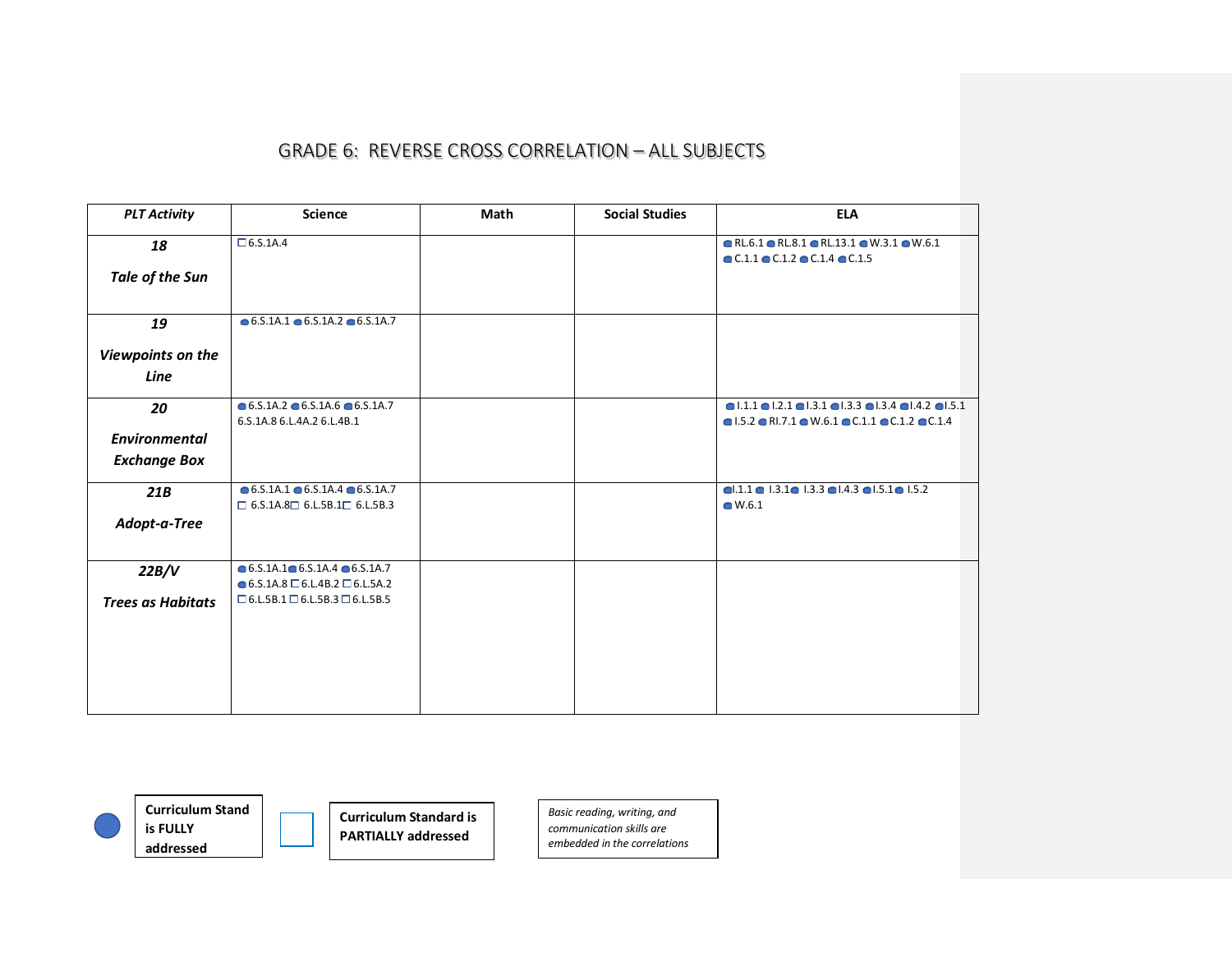| <b>PLT Activity</b>          | <b>Science</b>                                                                                           | Math             | <b>Social Studies</b> | <b>ELA</b>                                                                                                   |
|------------------------------|----------------------------------------------------------------------------------------------------------|------------------|-----------------------|--------------------------------------------------------------------------------------------------------------|
| 23                           | $\bullet$ 6.S.1A.1 $\bullet$ 6.S.1A.4 $\bullet$ 6.S.1A.7                                                 |                  |                       |                                                                                                              |
|                              | $\bullet$ 6.S.1A.8 $\Box$ 6.L.4B.2 $\Box$ 6.L.5A.2                                                       |                  |                       |                                                                                                              |
| The Fallen Log               | $\Box$ 6.L.5B.1 $\Box$ 6.L.5B.3 $\Box$ 6.L.5B.5                                                          |                  |                       |                                                                                                              |
|                              |                                                                                                          |                  |                       |                                                                                                              |
|                              |                                                                                                          |                  |                       |                                                                                                              |
| 24                           | $\bullet$ 6.5.1A.1 $\bullet$ 6.5.1A.2 $\Box$ 6.5.1A.3                                                    |                  |                       | $\bullet$ 1.1.1 $\bullet$ 1.3.1 $\bullet$ 1.3.4 $\bullet$ 1.4.2 $\Box$ 1.4.3 $\bullet$ 1.5.1 $\bullet$ 1.5.2 |
|                              | $\bullet$ 6.S.1A.4 $\bullet$ 6.S.1A.5 $\bullet$ 6.S.1A.6                                                 |                  |                       | $\bullet$ W.6.1 $\bullet$ C.1.1 $\bullet$ C.1.2 $\bullet$ C.1.4 $\bullet$ C.2.1 $\Box$ C.3.2                 |
| <b>Nature's Recyclers</b>    | $\bullet$ 6.5.1A.7 $\bullet$ 6.5.1A.8 $\Box$ 6.L.4B.1                                                    |                  |                       |                                                                                                              |
|                              | $\bullet$ 6.L.4B.2 $\bullet$ 6.L.4B.3 $\Box$ 6.L.4B.4                                                    |                  |                       |                                                                                                              |
|                              | $\Box$ 6.L.4B.5                                                                                          |                  |                       |                                                                                                              |
| 25                           | $\square$ 6.S.1A.1 $\square$ 6.S.1A.2 $\bullet$ 6.S.1A.4                                                 | $\bullet$ 6.DS.5 |                       |                                                                                                              |
|                              | $\bullet$ 6.S.1A.5 $\bullet$ 6.S.1A.6 $\bullet$ 6.S.1A.7                                                 |                  |                       |                                                                                                              |
| <b>Birds and Worms</b>       | $\bigcirc$ 6.5.1A.8 $\Box$ 6.L.4B.1 $\Box$ 6.L.4B.2                                                      |                  |                       |                                                                                                              |
|                              |                                                                                                          |                  |                       |                                                                                                              |
|                              |                                                                                                          |                  |                       |                                                                                                              |
| 26                           | $\bullet$ 6.5.1A.4 $\bullet$ 6.5.1A.7 $\bullet$ 6.5.1A.8                                                 |                  |                       | $\bullet$ RI.6.1 $\bullet$ RI.7.1 $\bullet$ RI.12.1 $\bullet$ W.6.1 $\bullet$ C.1.1                          |
|                              | $\bullet$ 6.L.4A.1 $\bullet$ 6.L.4B.1 $\bullet$ 6.L.4B.2                                                 |                  |                       | $C.1.2$ $C.1.4$                                                                                              |
| <b>Dynamic Duos</b>          | $\bullet$ 6.L.4B.3 $\Box$ 6.L.4B.4 $\Box$ 6.L.5A.1                                                       |                  |                       |                                                                                                              |
|                              | $\bullet$ 6.L.5B.3 $\Box$ 6.L.5B.5                                                                       |                  |                       |                                                                                                              |
|                              |                                                                                                          |                  |                       |                                                                                                              |
| 27                           | $\bullet$ 6.S.1A.1 $\bullet$ 6.S.1A.4 $\Box$ 6.S.1A.6<br>$\Box$ 6.5.1A.7 $\Box$ 6.5.1A.8 $\Box$ 6.L.4A.1 |                  |                       |                                                                                                              |
|                              | $\Box$ 6.L.5B.1 $\Box$ 6.L.5B.3 $\Box$ 6.L.5B.4                                                          |                  |                       |                                                                                                              |
| <b>Every Tree for Itself</b> | $\Box$ 6.L.5B.5                                                                                          |                  |                       |                                                                                                              |
|                              |                                                                                                          |                  |                       |                                                                                                              |
|                              |                                                                                                          |                  |                       |                                                                                                              |
|                              |                                                                                                          |                  |                       |                                                                                                              |
|                              |                                                                                                          |                  |                       |                                                                                                              |
|                              |                                                                                                          |                  |                       |                                                                                                              |
|                              |                                                                                                          |                  |                       |                                                                                                              |



**Curriculum Stand is FULLY addressed**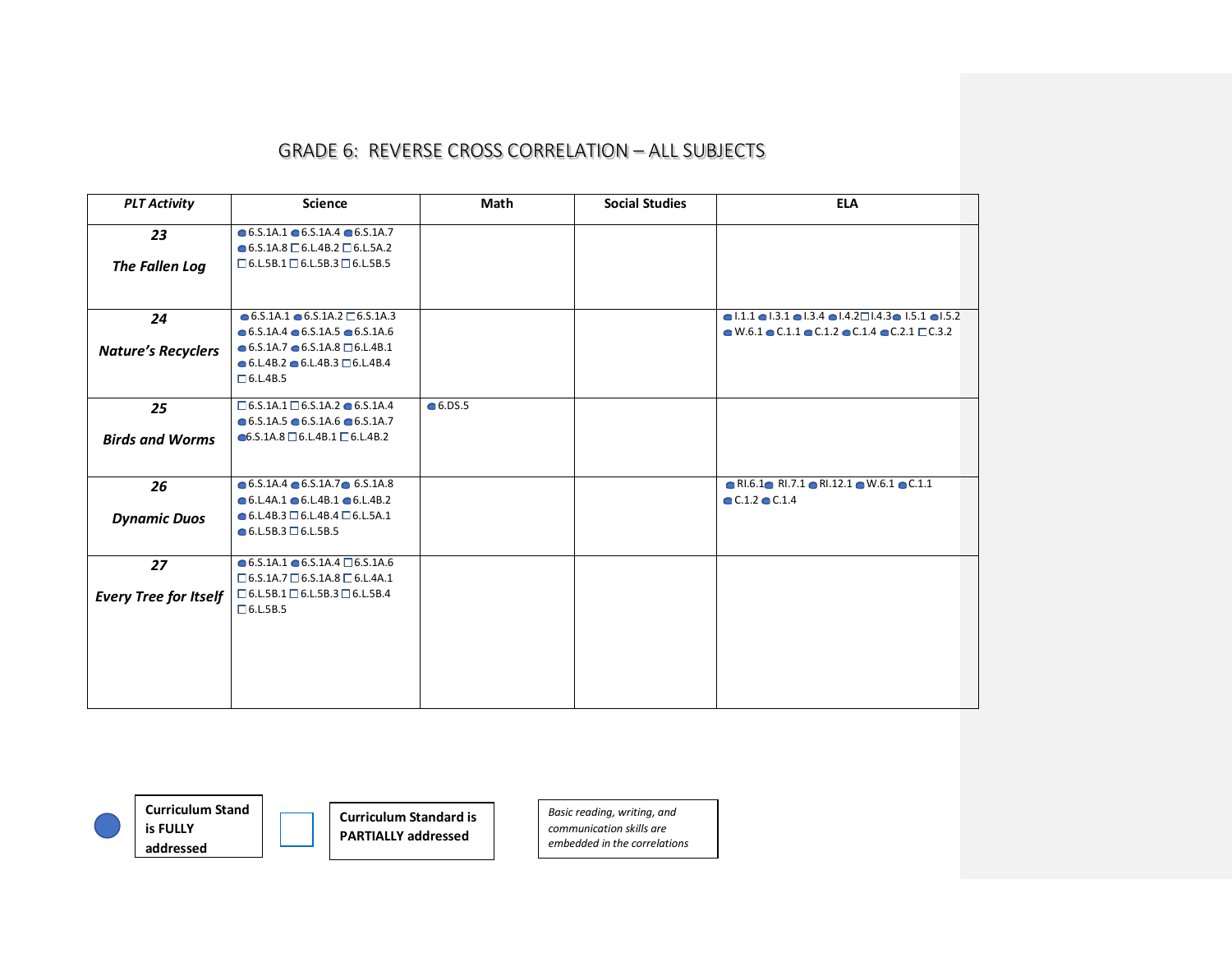| <b>PLT Activity</b> | Science                                                                                                              | Math | <b>Social Studies</b> | <b>ELA</b>                                                                                            |
|---------------------|----------------------------------------------------------------------------------------------------------------------|------|-----------------------|-------------------------------------------------------------------------------------------------------|
| 28                  | $\square$ 6.5.1A.1 $\bullet$ 6.5.1A.2 $\bullet$ 6.5.1A.                                                              |      |                       |                                                                                                       |
|                     | $\bullet$ 6.5.1A.6 $\bullet$ 6.5.1A.7 $\bullet$ 6.5.1A.8                                                             |      |                       |                                                                                                       |
| <b>Air Plants</b>   | $\square$ 6.L.4A.1 $\bullet$ 6.L.5B.1 $\bullet$ 6.L.5B.2                                                             |      |                       |                                                                                                       |
| 29                  | $\bullet$ 6.S.1A.1 $\square$ 6.S.1A.2 $\square$ 6.S.1A.3                                                             |      |                       |                                                                                                       |
|                     | $\bullet$ 6.S.1A.4 $\bullet$ 6.S.1A.5 $\bullet$ 6.S.1A.6<br>$\bullet$ 6.5.1A.7 $\bullet$ 6.5.1A.8 $\bullet$ 6.E.2B.3 |      |                       |                                                                                                       |
| <b>Rain Reasons</b> | $\bullet$ 6.E.2B.4 $\Box$ 6.L.4A.1 $\Box$ 6.L.5B.1                                                                   |      |                       |                                                                                                       |
|                     | $\square$ 6.L.5B.2 $\bullet$ 6.L.5B.3 $\bullet$ 6.L.5B.4                                                             |      |                       |                                                                                                       |
|                     | • 6.L.5B.5                                                                                                           |      |                       |                                                                                                       |
| 31                  | $\bullet$ 6.5.1A. $\bullet$ 1 6.5.1A. $\Box$ 4 6.5.1A.6                                                              |      |                       |                                                                                                       |
|                     | $\Box$ 6.S.1A.7 $\Box$ 6.S.1A.8 $\Box$ 6.L.4A.1                                                                      |      |                       |                                                                                                       |
| <b>Plant a Tree</b> | $\Box$ 6.L.5B.1 $\Box$ 6.L.5B.3 $\Box$ 6.L.5B.4<br>$\Box$ 6.L.5B.5                                                   |      |                       |                                                                                                       |
|                     |                                                                                                                      |      |                       |                                                                                                       |
| 32B                 | $\bullet$ 6.5.1A.1 $\Box$ 6.5.1A.2 $\bullet$ 6.5.1A.4                                                                |      |                       |                                                                                                       |
|                     | $\Box$ 6.5.1A.6 $\bigcirc$ 6.5.1A.7 $\Box$ 6.5.1A.8                                                                  |      |                       |                                                                                                       |
| A Forest of Many    |                                                                                                                      |      |                       |                                                                                                       |
| <b>Uses</b>         |                                                                                                                      |      |                       |                                                                                                       |
| 33                  | $\bullet$ 6.5.1A.1 $\bullet$ 6.5.1A.4 $\bullet$ 6.5.1A.7                                                             |      |                       | $\bullet$ 1.1.1 $\bullet$ 1.2.1 $\bullet$ RI.6.1 $\bullet$ RI.7.1 $\bullet$ RI.10.1 $\bullet$ RI.12.1 |
|                     | • 6.5.1A.8                                                                                                           |      |                       | $\bullet$ W.6.1 $\bullet$ C.1.1 $\bullet$ C.1.2 $\bullet$ C.1.4 $\bullet$ C.1.5                       |
| Forest              |                                                                                                                      |      |                       |                                                                                                       |
| Consequences        |                                                                                                                      |      |                       |                                                                                                       |
|                     |                                                                                                                      |      |                       |                                                                                                       |
|                     |                                                                                                                      |      |                       |                                                                                                       |
|                     |                                                                                                                      |      |                       |                                                                                                       |
|                     |                                                                                                                      |      |                       |                                                                                                       |



**Curriculum Stand is FULLY addressed**

**Curriculum Standard is PARTIALLY addressed**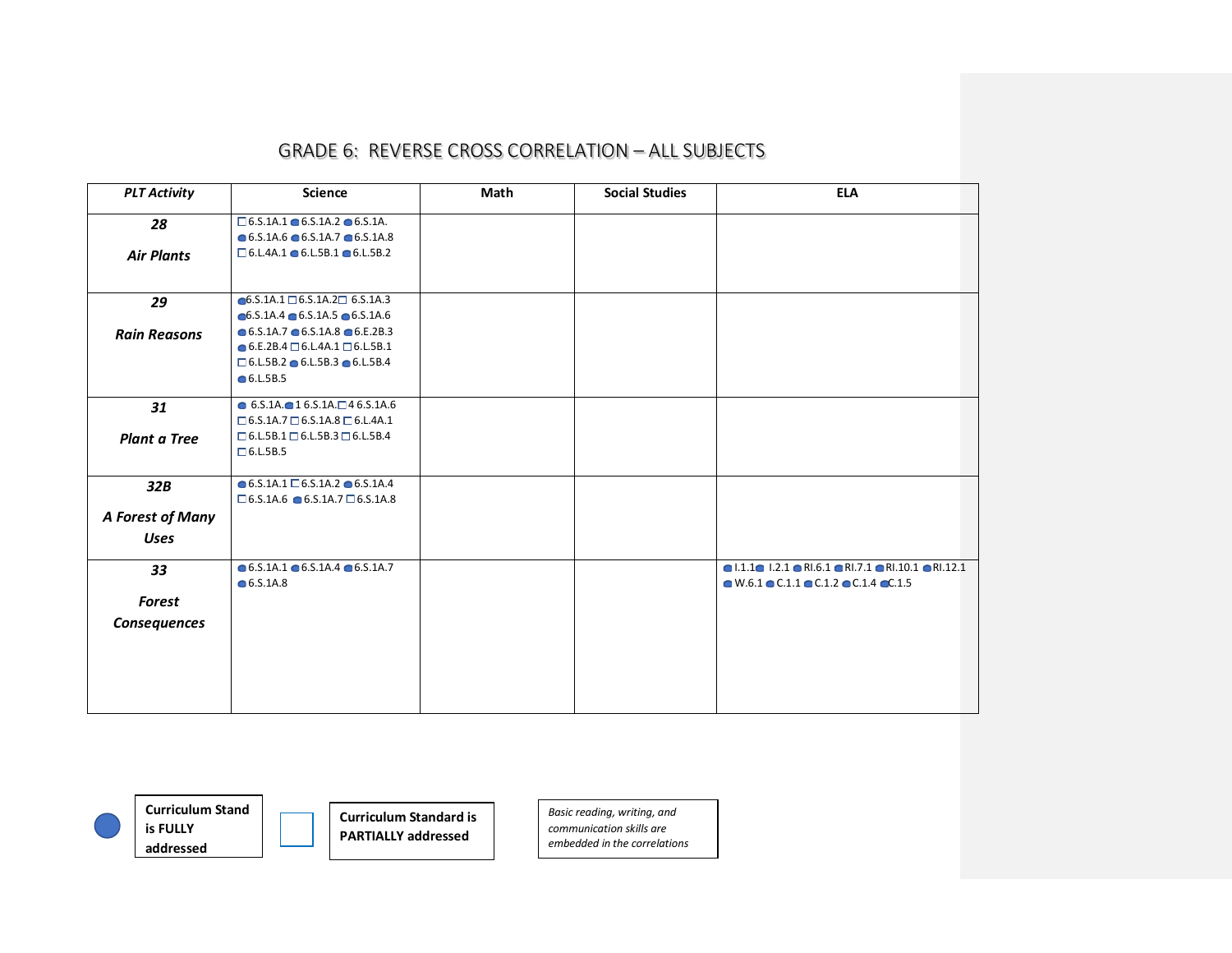| <b>PLT Activity</b>       | <b>Science</b>                                                     | <b>Math</b>      | <b>Social Studies</b> | <b>ELA</b>                                                                            |
|---------------------------|--------------------------------------------------------------------|------------------|-----------------------|---------------------------------------------------------------------------------------|
| 34                        | $\Box$ 6.S.1A.4 $\Box$ 6.S.1A.6 $\Box$ 6.S.1A.7<br>$\Box$ 6.5.1A.8 |                  |                       |                                                                                       |
| <b>Who Works in This</b>  |                                                                    |                  |                       |                                                                                       |
| Forest?                   |                                                                    |                  |                       |                                                                                       |
| 35                        | $\bullet$ 6.5.1A.4 $\bullet$ 6.5.1A.5 $\bullet$ 6.5.1A.6           | • 6.DS.5         |                       | $\bullet$ RI.6.1 $\bullet$ RI.12.1 $\bullet$ R.I.12.3 $\bullet$ W.6.1 $\bullet$ C.1.1 |
|                           | $\bullet$ 6.5.1A.7 $\bullet$ 6.5.1A.8                              |                  |                       | $C.1.2$ C.1.4 C.1.5                                                                   |
| <b>Loving it Too Much</b> |                                                                    |                  |                       |                                                                                       |
| 36A                       | $\bullet$ 6.S.1A.1 $\bullet$ 6.S.1A.4 $\bullet$ 6.S.1A.5           | $\bullet$ 6.DS.5 |                       |                                                                                       |
|                           | $\bullet$ 6.5.1A.6 $\bullet$ 6.5.1A.7 $\bullet$ 6.5.1A.8           |                  |                       |                                                                                       |
| <b>Pollution Search</b>   | • 6.E.2A.2                                                         |                  |                       |                                                                                       |
| 37                        | $\bullet$ 6.5.1A.1 $\Box$ 6.5.1A.2 $\Box$ 6.5.1A.3                 | $\bullet$ 6.DS.5 |                       |                                                                                       |
|                           | $\bullet$ 6.5.1A.4 $\bullet$ 6.5.1A.5 $\bullet$ 6.5.1A.6           |                  |                       |                                                                                       |
| Reduce, Reuse,            | $\bullet$ 6.5.1A.7 $\bullet$ 6.5.1A.8                              |                  |                       |                                                                                       |
| Recycle                   |                                                                    |                  |                       |                                                                                       |
| 38                        | $6.5.1A.1 \square 6.5.1A.3 \square 6.5.1A.4$                       | $\bullet$ 6.DS.5 |                       |                                                                                       |
|                           | $\bullet$ 6.5.1A.5 $\bullet$ 6.S.1A.6 $\bullet$ 6.S.1A.7           |                  |                       |                                                                                       |
| <b>Every Drop Counts</b>  | • 6.5.1A.8                                                         |                  |                       |                                                                                       |
|                           |                                                                    |                  |                       |                                                                                       |
|                           |                                                                    |                  |                       |                                                                                       |
|                           |                                                                    |                  |                       |                                                                                       |
|                           |                                                                    |                  |                       |                                                                                       |
|                           |                                                                    |                  |                       |                                                                                       |
|                           |                                                                    |                  |                       |                                                                                       |

**is FULLY addressed**

**Curriculum Stand Curriculum Standard is PARTIALLY addressed**

*Basic reading, writing, and* 

*communication skills are embedded in the correlations*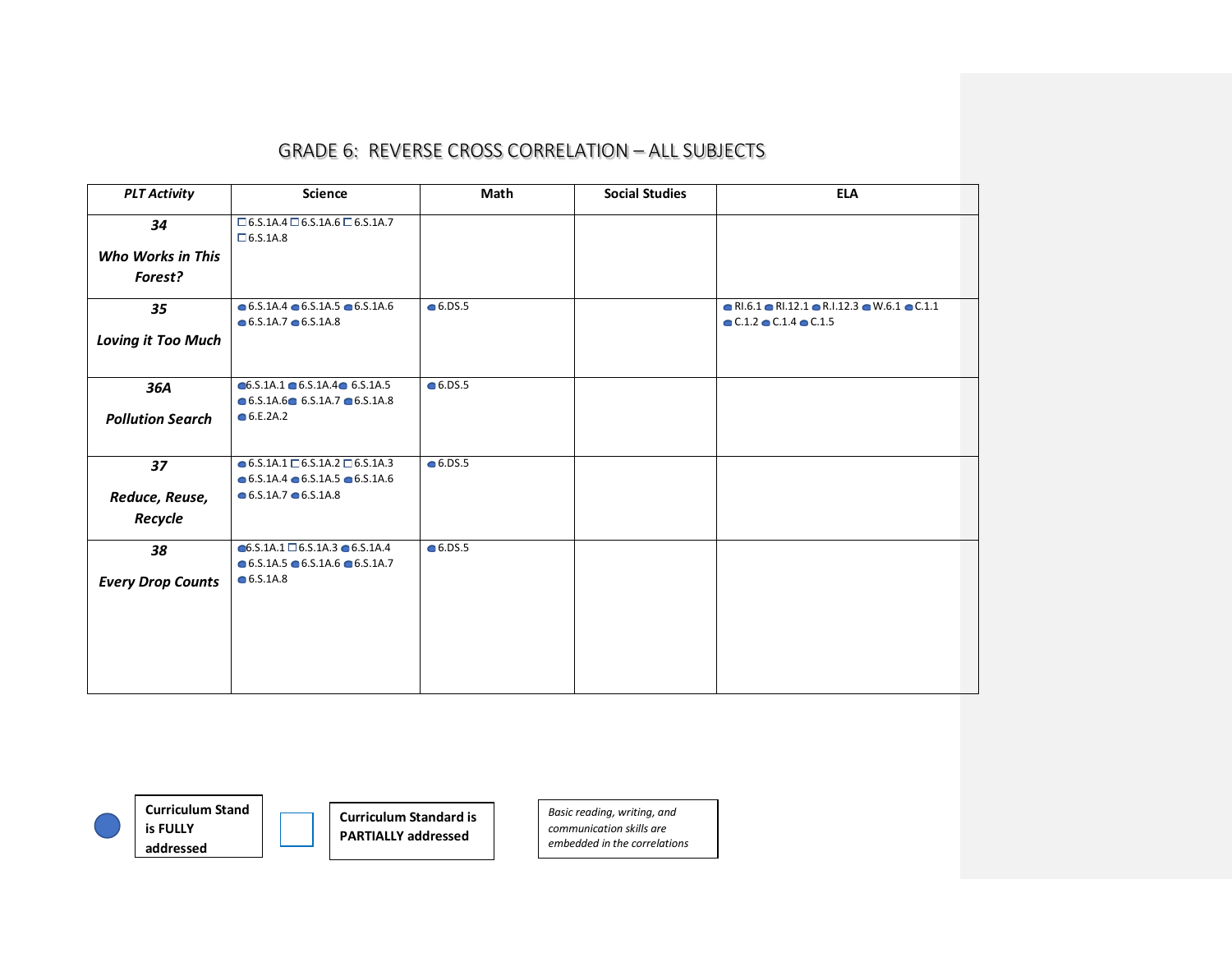| <b>PLT Activity</b>    | Science                                                                                                                                          | Math     | <b>Social Studies</b> | <b>ELA</b>                                                                                                                                                                                     |
|------------------------|--------------------------------------------------------------------------------------------------------------------------------------------------|----------|-----------------------|------------------------------------------------------------------------------------------------------------------------------------------------------------------------------------------------|
| 39B/C                  | $\bullet$ 6.S.1A.1 $\bullet$ 6.S.1A.4 $\bullet$ 6.S.1A.5<br>$\bullet$ 6.5.1A.6 $\bullet$ 6.5.1A.7 $\bullet$ 6.5.1A.8                             |          |                       |                                                                                                                                                                                                |
| <b>Energy Sleuths</b>  | 6.9.3A.1                                                                                                                                         |          |                       |                                                                                                                                                                                                |
| 40                     | $\bullet$ 6.5.1A.1 $\bullet$ 6.5.1A.4 $\bullet$ 6.5.1A.5<br>$\bullet$ 6.5.1A.6 $\bullet$ 6.5.1A.7 $\bullet$ 6.5.1A.8                             |          |                       | $1.1.1 \bullet 1.3.1 \bullet 1.3.2 \bullet 1.3.3 \bullet 1.3.4 \bullet 1.4.1 \bullet 1.4.2$<br>$\bullet$ 1.4.3 $\bullet$ 1.5.1 $\bullet$ 1.5.2 $\bullet$ 1.5.3 $\bullet$ W.6.1 $\bullet$ C.1.1 |
| <b>Then and Now</b>    |                                                                                                                                                  |          |                       | $\bullet$ C.1.2 $\bullet$ C.1.4 $\bullet$ C.1.5                                                                                                                                                |
| 41                     | $\bigcirc$ 6.5.1A.1 $\bigcirc$ 6.5.1A.2 $\bigcirc$ 6.5.1A.3<br>$\bullet$ 6.S.1A.4 $\bullet$ 6.S.1A.5 $\bullet$ 6.S.1A.6                          | • 6.DS.5 |                       | $\bullet$ 1.5.1 $\bullet$ W.6.1 $\bullet$ C.1.1 $\bullet$ C.1.2 $\bullet$ C.1.4 $\bullet$ C.1.5                                                                                                |
| <b>How Plants Grow</b> | $\bullet$ 6.S.1A.7 $\bullet$ 6.S.1A.8 $\Box$ 6.L.4A.1<br>$\square$ 6.L.5B.1 $\bullet$ 6.L.5B.2 $\bullet$ 6.L.5B.3<br>$6. L.5B.4 \cdot 6. L.5B.5$ |          |                       |                                                                                                                                                                                                |
| 42                     | $\bullet$ 6.5.1A.1 $\bullet$ 6.5.1A.2 $\bullet$ 6.5.1A.3<br>$\bullet$ 6.5.1A.4 $\bullet$ 6.5.1A.6 $\bullet$ 6.5.1A.7                             |          |                       | $\bullet$ 1.1.5 $\bullet$ W.6.1 $\bullet$ C.1.1 $\bullet$ C.1.2 $\bullet$ C.1.4                                                                                                                |
| Sunlight and           | $\bigcirc$ 6.5.1A.8 $\Box$ 6.L.4A.1 $\Box$ 6.L.5B.1                                                                                              |          |                       |                                                                                                                                                                                                |
| <b>Shades of Green</b> | $\bullet$ 6.L.5B.2 $\bullet$ 6.L.5B.3 $\bullet$ 6.L.5B.4<br>• 6.L.5B.5                                                                           |          |                       |                                                                                                                                                                                                |
| 43                     | $\bullet$ 6.5.1A. $\bullet$ 1 6.5.1A.2 $\Box$ 6.5.1A.4<br>$\bullet$ 6.5.1A.5 $\bullet$ 6.5.1A.6 $\bullet$ 6.5.1A.7                               |          |                       |                                                                                                                                                                                                |
| <b>Have Seeds Will</b> | $\bullet$ 6.S.1A.8 $\bullet$ 6.L.5B.3                                                                                                            |          |                       |                                                                                                                                                                                                |
| <b>Travel</b>          |                                                                                                                                                  |          |                       |                                                                                                                                                                                                |



**Curriculum Stand is FULLY addressed**

**Curriculum Standard is PARTIALLY addressed**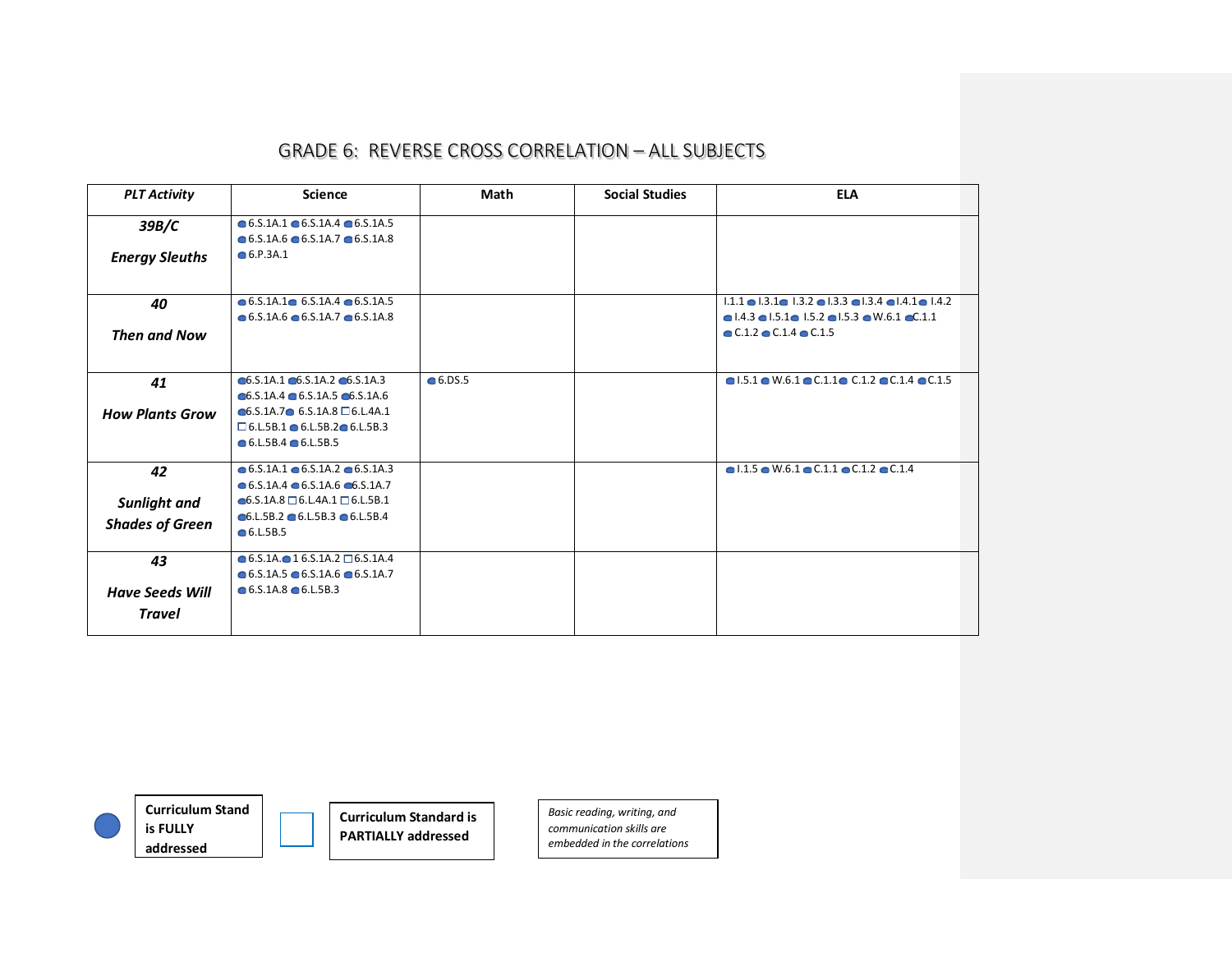| <b>PLT Activity</b>       | <b>Science</b>                                                                                                       | <b>Math</b> | <b>Social Studies</b>     | <b>ELA</b>                                                                                                                                                                                                       |
|---------------------------|----------------------------------------------------------------------------------------------------------------------|-------------|---------------------------|------------------------------------------------------------------------------------------------------------------------------------------------------------------------------------------------------------------|
| 44                        | $\bullet$ 6.5.1A.1 $\bullet$ 6.5.1A.2 $\bullet$ 6.5.1A.3<br>$\bullet$ 6.S.1A.4 $\bullet$ 6.S.1A.6 $\bullet$ 6.S.1A.7 |             |                           | $\bullet$ 1.5.1 $\bullet$ 1.5.2 $\bullet$ RI.12.1 $\bullet$ W.3.1 $\bullet$ W.6.1 $\bullet$ C.1.1<br>$C.1.2$ $C.1.4$                                                                                             |
| <b>Water Wonders</b>      | $\bullet$ 6.5.1A.8 $\bullet$ 6.E.2A.3                                                                                |             |                           |                                                                                                                                                                                                                  |
| 45                        | $\bullet$ 6.S.1A.1 $\bullet$ 6.S.1A.2 $\bullet$ 6.S.1A.6<br>$\bullet$ 6.5.1A.7 $\bullet$ 6.5.1A.8 $\bullet$ 6.L.4A.1 |             |                           | $\bullet$ 1.1.1 $\bullet$ 1.2.1 $\bullet$ 1.3.1 $\bullet$ 1.3.4 $\bullet$ 1.4.2 $\Box$ 1.4.3 $\bullet$ 1.5.1<br>$\bullet$ 1.5.2 $\bullet$ RI.7.1 $\bullet$ W.6.1 $\bullet$ C.1.1 $\bullet$ C.1.2 $\bullet$ C.1.4 |
| Web of Life               | $\Box$ 6.L.4A.2                                                                                                      |             |                           | $\Box$ C.3.2                                                                                                                                                                                                     |
| 47                        | $\bullet$ 6.5.1A.1 $\bullet$ 6.5.1A.2 $\bullet$ 6.5.1A.4<br>$\bullet$ 6.5.1A.5 $\bullet$ 6.5.1A.6 $\bullet$ 6.5.1A.7 |             |                           |                                                                                                                                                                                                                  |
| <b>Are Vacant Lots</b>    | $\bullet$ 6.5.1A.8 $\Box$ 6.L.4A.1 $\Box$ 6.L.4A.2                                                                   |             |                           |                                                                                                                                                                                                                  |
| Vacant?                   | $\Box$ 6.L.4B.1 $\Box$ 6.L.4B.2                                                                                      |             |                           |                                                                                                                                                                                                                  |
| 48                        | $\bullet$ 6.5.1A.1 $\bullet$ 6.5.1A.2 $\bullet$ 6.5.1A.3<br>$\bullet$ 6.5.1A.4 $\bullet$ 6.5.1A.5 $\bullet$ 6.5.1A.6 | 6.05.5      |                           |                                                                                                                                                                                                                  |
|                           | $\bullet$ 6.5.1A.7 $\bullet$ 6.5.1A.8 $\Box$ 6.L.4A.1                                                                |             |                           |                                                                                                                                                                                                                  |
| Field, Forest, and        | $\Box$ 6.L.4A.2 $\Box$ 6.L.4B.2 $\Box$ 6.L.5B.3                                                                      |             |                           |                                                                                                                                                                                                                  |
| <b>Stream</b>             |                                                                                                                      |             |                           |                                                                                                                                                                                                                  |
| 49A/BC                    | $\bullet$ 6.5.1A.4 $\bullet$ 6.5.1A.7 $\bullet$ 6.5.1A.8                                                             |             | $\Box$ 6-1.1 $\Box$ 6-1.2 | $\bullet$ 1.1.1 $\bullet$ 1.2.1 $\bullet$ 1.3.1 $\bullet$ 1.3.2 $\bullet$ 1.3.4 $\bullet$ 1.4.1 $\bullet$ 1.4.2                                                                                                  |
|                           | $\bullet$ 6.L.4B.2 $\bullet$ 6.L.4B.3 $\Box$ 6.L.5B.1                                                                |             |                           | $\bullet$ 1.4.3 $\bullet$ 1.5.1 $\bullet$ 1.5.2 $\bullet$ 1.5.3 $\bullet$ R1.6.1 $\bullet$ R1.7.1                                                                                                                |
| <b>Tropical Treehouse</b> | $\Box$ 6.L.5B.2 $\Box$ 6.L.5B.3                                                                                      |             |                           | $\bullet$ RI.10.1 $\bullet$ RI.12.1 $\bullet$ RI.12.3 $\bullet$ W.6.1 $\bullet$ C.1.1<br>$\bullet$ C.1.2 $\bullet$ C.1.4 $\bullet$ C.1.5 $\bullet$ C.3.2                                                         |
|                           |                                                                                                                      |             |                           |                                                                                                                                                                                                                  |
|                           |                                                                                                                      |             |                           |                                                                                                                                                                                                                  |
|                           |                                                                                                                      |             |                           |                                                                                                                                                                                                                  |
|                           |                                                                                                                      |             |                           |                                                                                                                                                                                                                  |
|                           |                                                                                                                      |             |                           |                                                                                                                                                                                                                  |



**is FULLY** 

**Curriculum Stand addressed**

**Curriculum Standard is PARTIALLY addressed**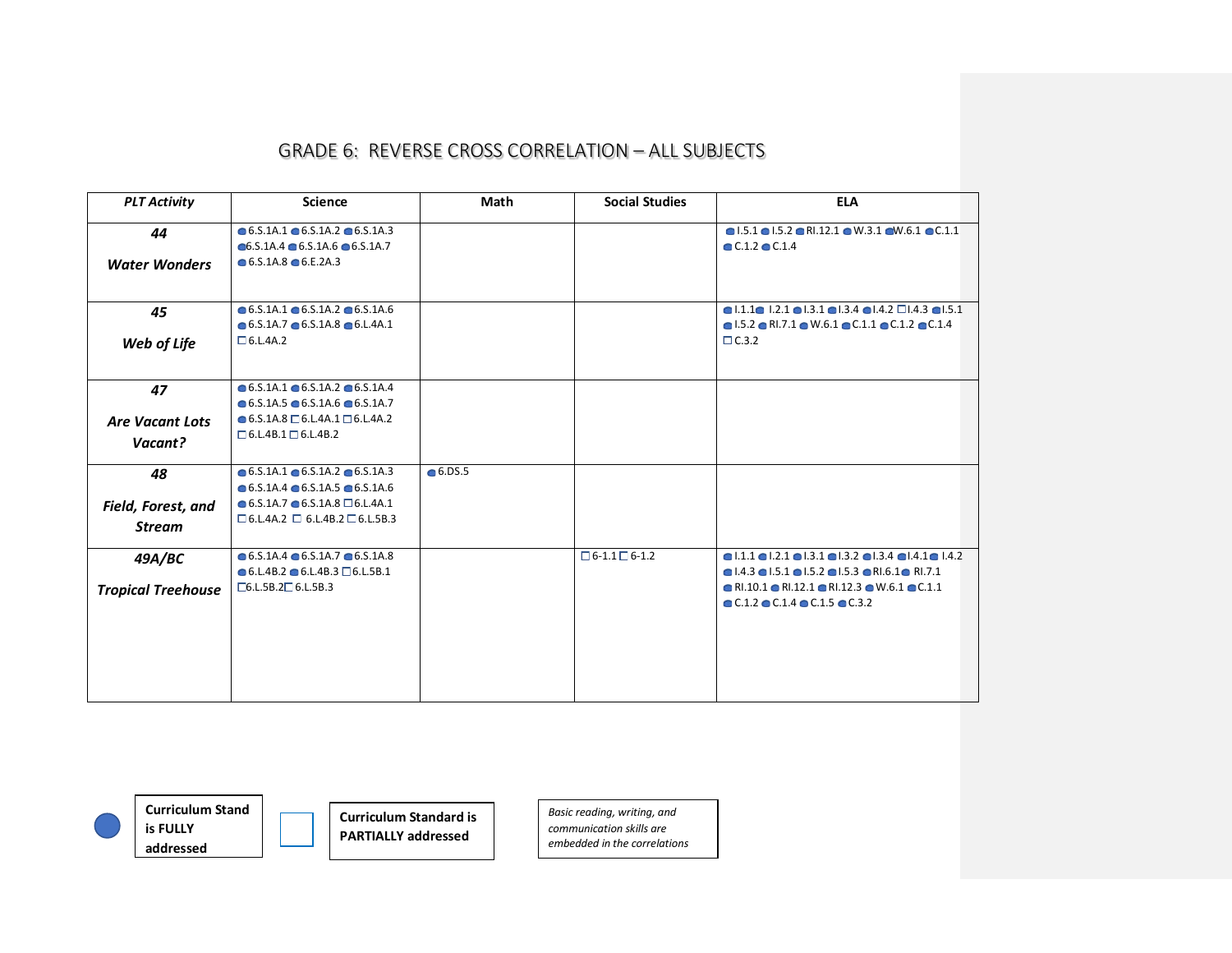| <b>PLT Activity</b>       | <b>Science</b>                                                                                                       | Math | <b>Social Studies</b> | <b>ELA</b>                                                                                                                                                                                                         |
|---------------------------|----------------------------------------------------------------------------------------------------------------------|------|-----------------------|--------------------------------------------------------------------------------------------------------------------------------------------------------------------------------------------------------------------|
| 51                        | $\bullet$ 6.5.1A.2 $\bullet$ 6.5.1A.6 $\bullet$ 6.5.1A.7 $\bullet$<br>$\bullet$ 6.5.1A.8 $\Box$ 6.5.1B.1             |      |                       | $C.1.2$ $C.1.4$                                                                                                                                                                                                    |
| <b>Make Your Own</b>      |                                                                                                                      |      |                       |                                                                                                                                                                                                                    |
| <b>Paper</b>              |                                                                                                                      |      |                       |                                                                                                                                                                                                                    |
| 52                        | $\bullet$ 6.5.1A.1 $\bullet$ 6.5.1A.2 $\bullet$ 6.5.1A.4<br>$\bullet$ 6.5.1A.6 $\bullet$ 6.5.1A.7 $\bullet$ 6.5.1A.8 |      |                       |                                                                                                                                                                                                                    |
| A Look at                 |                                                                                                                      |      |                       |                                                                                                                                                                                                                    |
| <b>Aluminum</b>           |                                                                                                                      |      |                       |                                                                                                                                                                                                                    |
| 53                        | $\bullet$ 6.S.1A.1 $\bullet$ 6.S.1A.2 $\bullet$ 6.S.1A.4<br>$\bullet$ 6.S.1A.5 $\bullet$ 6.S.1A.6 $\bullet$ 6.S.1A.7 |      |                       |                                                                                                                                                                                                                    |
| <b>On the Move</b>        | $\bullet$ 6.5.1A.8 $\bullet$ 6.5.1B.2                                                                                |      |                       |                                                                                                                                                                                                                    |
| 54B/C                     | $\bullet$ 6.5.1A.1 $\bullet$ 6.5.1A.2 $\bullet$ 6.5.1A.4<br>$\bullet$ 6.5.1A.7 $\bullet$ 6.5.1A.8 $\bullet$ 6.5.1B.1 |      |                       | $\bullet$ 1.1.1 $\bullet$ 1.2.1 $\bullet$ 1.3.1 $\bullet$ 1.3.4 $\bullet$ 1.5.1 $\bullet$ 1.5.2<br>$\bullet$ RI.7.1 $\bullet$ W.6.1 $\bullet$ C.1.1 $\bullet$ C.1.2 $\bullet$ C.1.4                                |
| I'd Like to Visit a       |                                                                                                                      |      |                       |                                                                                                                                                                                                                    |
| Place Where               |                                                                                                                      |      |                       |                                                                                                                                                                                                                    |
| 55                        |                                                                                                                      |      |                       | $\bullet$ 1.1.1 $\bullet$ 1.3.1 $\bullet$ 1.3.2 $\bullet$ 1.3.4 $\bullet$ 1.4.1 $\bullet$ 1.4.2 $\bullet$ 1.4.3<br>$\bullet$ 1.5.1 $\bullet$ 1.5.2 $\bullet$ 1.5.3 $\bullet$ W.6.1 $\bullet$ C.1.1 $\bullet$ C.1.2 |
| <b>Planning the Ideal</b> |                                                                                                                      |      |                       | $\bullet$ C.1.4 $\bullet$ C.1.5 $\bullet$ C.3.2                                                                                                                                                                    |
| Community                 |                                                                                                                      |      |                       |                                                                                                                                                                                                                    |
|                           |                                                                                                                      |      |                       |                                                                                                                                                                                                                    |
|                           |                                                                                                                      |      |                       |                                                                                                                                                                                                                    |
|                           |                                                                                                                      |      |                       |                                                                                                                                                                                                                    |
|                           |                                                                                                                      |      |                       |                                                                                                                                                                                                                    |



**is FULLY addressed**

**Curriculum Stand** 

**Curriculum Standard is PARTIALLY addressed**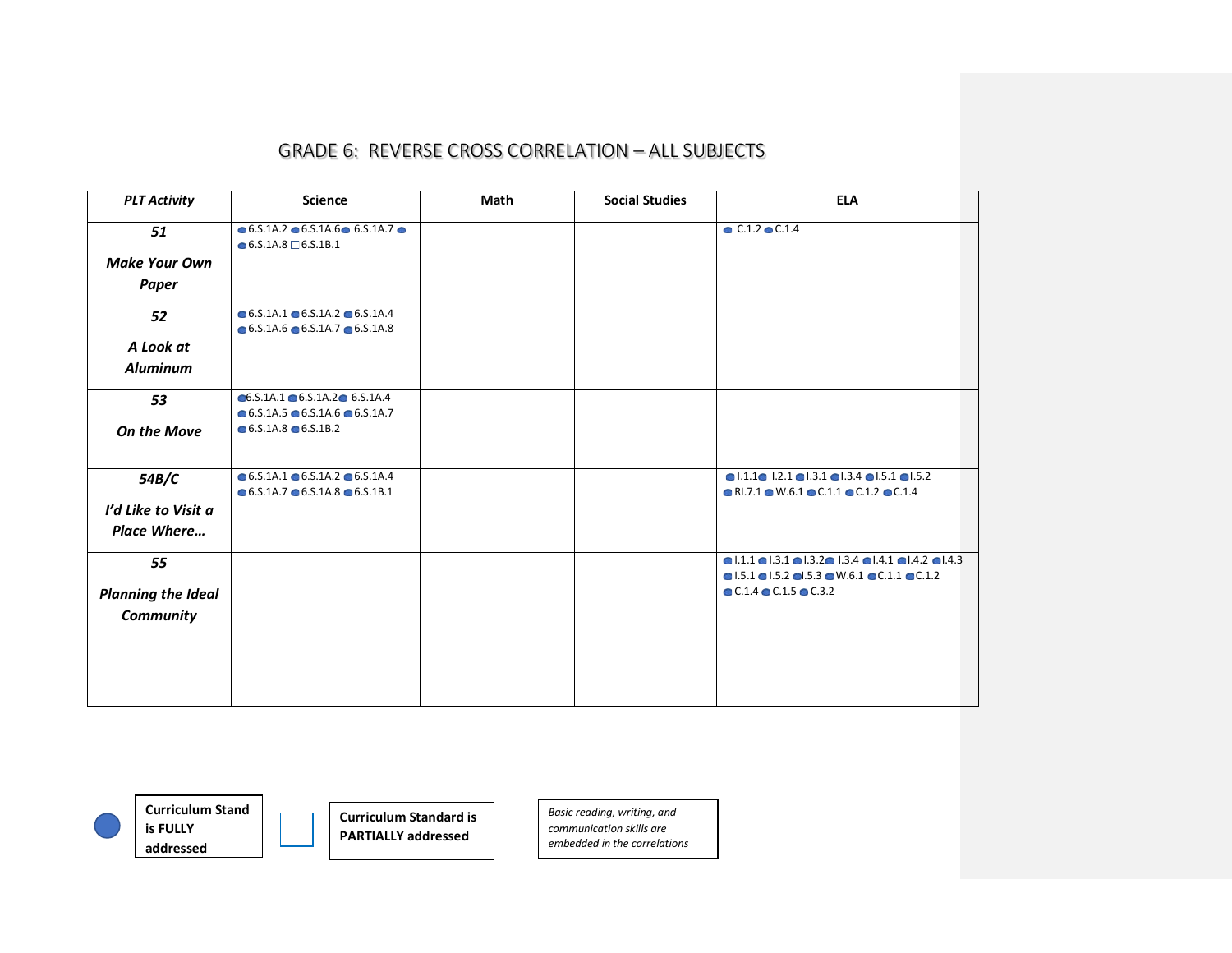| $\bullet$ 1.1.1 $\bullet$ 1.3.1 $\bullet$ 1.3.2 $\bullet$ 1.3.4 $\bullet$ 1.4.1 $\bullet$ 1.4.2 $\bullet$ 1.4.3<br>56<br>$\bullet$ 1.5.1 $\bullet$ 1.5.2 $\bullet$ 1.5.3 $\bullet$ W.6.1 $\bullet$ C.1.1 $\bullet$ C.1.2<br>$\bullet$ C.1.4 $\bullet$ C.1.5 $\bullet$ C.3.2<br>We Can Work It<br>Out<br>$\bullet$ 1.1.1 $\bullet$ 1.3.1 $\bullet$ 1.3.2 $\bullet$ 1.3.4 $\bullet$ 1.4.1 $\bullet$ 1.4.2 $\bullet$ 1.4.3<br>58<br>$\bullet$ 1.5.1 $\bullet$ 1.5.2 $\bullet$ 1.5.3 $\bullet$ RI.7.1 $\bullet$ W.6.1 $\bullet$ C.1.1<br>$\bullet$ C.1.2 $\bullet$ C.1.4 $\bullet$ C.1.5<br>There Ought to Be<br>a Law<br>$\bullet$ 1.1.1 $\bullet$ 1.3.1 $\bullet$ 1.3.2 $\bullet$ 1.3.4 $\bullet$ 1.4.1 $\bullet$ 1.4.2 $\bullet$ 1.4.3<br>58<br>$\bullet$ 1.5.1 $\bullet$ 1.5.2 $\bullet$ 1.5.3 $\bullet$ RI5.1 $\bullet$ RI.6.1 $\bullet$ RI.7.1<br>$\bullet$ RI.8.1 $\bullet$ RI.10.1 $\bullet$ W.1.1 $\bullet$ W.6.1 $\bullet$ C.1.1 $\bullet$ C.1.2<br><b>Power of the Print</b><br>$\bullet$ C.1.4 $\bullet$ C.1.5 $\bullet$ C.3.2<br>Comment [SBJ1]:<br>$\bullet$ 6.5.1A.1 $\bullet$ 6.5.1A.7 $\bullet$ 6.5.1A.8<br>$\bullet$  .1.1 $\bullet$  .3.1 $\bullet$  .3.2 $\bullet$  .3.4 $\bullet$  .4.1 $\bullet$  .4.2 $\bullet$  .4.3<br>60<br>$\bullet$ 1.5.1 $\bullet$ 1.5.2 $\bullet$ W.3.1 $\bullet$ W.6.1 $\bullet$ C.1.1 $\bullet$ C.1.2<br>$\bullet$ C.1.4 $\bullet$ C.1.5 $\bullet$ C.3.2<br><b>Publicize it!</b><br>$\bullet$ 6.S.1A.2 $\bullet$ 6.S.1A.4 $\Box$ 6.L.5B.3<br>$\bullet$ 1.5.2 $\bullet$ W.3.1 $\bullet$ W.6.1<br>61<br><b>The Closer You</b><br>Look | <b>PLT Activity</b> | Science | Math | <b>Social Studies</b> | <b>ELA</b> |  |
|---------------------------------------------------------------------------------------------------------------------------------------------------------------------------------------------------------------------------------------------------------------------------------------------------------------------------------------------------------------------------------------------------------------------------------------------------------------------------------------------------------------------------------------------------------------------------------------------------------------------------------------------------------------------------------------------------------------------------------------------------------------------------------------------------------------------------------------------------------------------------------------------------------------------------------------------------------------------------------------------------------------------------------------------------------------------------------------------------------------------------------------------------------------------------------------------------------------------------------------------------------------------------------------------------------------------------------------------------------------------------------------------------------------------------------------------------------------------------------------------------------------------------------------------------------------------------------|---------------------|---------|------|-----------------------|------------|--|
|                                                                                                                                                                                                                                                                                                                                                                                                                                                                                                                                                                                                                                                                                                                                                                                                                                                                                                                                                                                                                                                                                                                                                                                                                                                                                                                                                                                                                                                                                                                                                                                 |                     |         |      |                       |            |  |
|                                                                                                                                                                                                                                                                                                                                                                                                                                                                                                                                                                                                                                                                                                                                                                                                                                                                                                                                                                                                                                                                                                                                                                                                                                                                                                                                                                                                                                                                                                                                                                                 |                     |         |      |                       |            |  |
|                                                                                                                                                                                                                                                                                                                                                                                                                                                                                                                                                                                                                                                                                                                                                                                                                                                                                                                                                                                                                                                                                                                                                                                                                                                                                                                                                                                                                                                                                                                                                                                 |                     |         |      |                       |            |  |
|                                                                                                                                                                                                                                                                                                                                                                                                                                                                                                                                                                                                                                                                                                                                                                                                                                                                                                                                                                                                                                                                                                                                                                                                                                                                                                                                                                                                                                                                                                                                                                                 |                     |         |      |                       |            |  |
|                                                                                                                                                                                                                                                                                                                                                                                                                                                                                                                                                                                                                                                                                                                                                                                                                                                                                                                                                                                                                                                                                                                                                                                                                                                                                                                                                                                                                                                                                                                                                                                 |                     |         |      |                       |            |  |
|                                                                                                                                                                                                                                                                                                                                                                                                                                                                                                                                                                                                                                                                                                                                                                                                                                                                                                                                                                                                                                                                                                                                                                                                                                                                                                                                                                                                                                                                                                                                                                                 |                     |         |      |                       |            |  |
|                                                                                                                                                                                                                                                                                                                                                                                                                                                                                                                                                                                                                                                                                                                                                                                                                                                                                                                                                                                                                                                                                                                                                                                                                                                                                                                                                                                                                                                                                                                                                                                 |                     |         |      |                       |            |  |
|                                                                                                                                                                                                                                                                                                                                                                                                                                                                                                                                                                                                                                                                                                                                                                                                                                                                                                                                                                                                                                                                                                                                                                                                                                                                                                                                                                                                                                                                                                                                                                                 |                     |         |      |                       |            |  |
|                                                                                                                                                                                                                                                                                                                                                                                                                                                                                                                                                                                                                                                                                                                                                                                                                                                                                                                                                                                                                                                                                                                                                                                                                                                                                                                                                                                                                                                                                                                                                                                 |                     |         |      |                       |            |  |
|                                                                                                                                                                                                                                                                                                                                                                                                                                                                                                                                                                                                                                                                                                                                                                                                                                                                                                                                                                                                                                                                                                                                                                                                                                                                                                                                                                                                                                                                                                                                                                                 |                     |         |      |                       |            |  |
|                                                                                                                                                                                                                                                                                                                                                                                                                                                                                                                                                                                                                                                                                                                                                                                                                                                                                                                                                                                                                                                                                                                                                                                                                                                                                                                                                                                                                                                                                                                                                                                 |                     |         |      |                       |            |  |
|                                                                                                                                                                                                                                                                                                                                                                                                                                                                                                                                                                                                                                                                                                                                                                                                                                                                                                                                                                                                                                                                                                                                                                                                                                                                                                                                                                                                                                                                                                                                                                                 |                     |         |      |                       |            |  |
|                                                                                                                                                                                                                                                                                                                                                                                                                                                                                                                                                                                                                                                                                                                                                                                                                                                                                                                                                                                                                                                                                                                                                                                                                                                                                                                                                                                                                                                                                                                                                                                 |                     |         |      |                       |            |  |
|                                                                                                                                                                                                                                                                                                                                                                                                                                                                                                                                                                                                                                                                                                                                                                                                                                                                                                                                                                                                                                                                                                                                                                                                                                                                                                                                                                                                                                                                                                                                                                                 |                     |         |      |                       |            |  |
|                                                                                                                                                                                                                                                                                                                                                                                                                                                                                                                                                                                                                                                                                                                                                                                                                                                                                                                                                                                                                                                                                                                                                                                                                                                                                                                                                                                                                                                                                                                                                                                 |                     |         |      |                       |            |  |
|                                                                                                                                                                                                                                                                                                                                                                                                                                                                                                                                                                                                                                                                                                                                                                                                                                                                                                                                                                                                                                                                                                                                                                                                                                                                                                                                                                                                                                                                                                                                                                                 |                     |         |      |                       |            |  |
|                                                                                                                                                                                                                                                                                                                                                                                                                                                                                                                                                                                                                                                                                                                                                                                                                                                                                                                                                                                                                                                                                                                                                                                                                                                                                                                                                                                                                                                                                                                                                                                 |                     |         |      |                       |            |  |
|                                                                                                                                                                                                                                                                                                                                                                                                                                                                                                                                                                                                                                                                                                                                                                                                                                                                                                                                                                                                                                                                                                                                                                                                                                                                                                                                                                                                                                                                                                                                                                                 |                     |         |      |                       |            |  |
|                                                                                                                                                                                                                                                                                                                                                                                                                                                                                                                                                                                                                                                                                                                                                                                                                                                                                                                                                                                                                                                                                                                                                                                                                                                                                                                                                                                                                                                                                                                                                                                 |                     |         |      |                       |            |  |
|                                                                                                                                                                                                                                                                                                                                                                                                                                                                                                                                                                                                                                                                                                                                                                                                                                                                                                                                                                                                                                                                                                                                                                                                                                                                                                                                                                                                                                                                                                                                                                                 |                     |         |      |                       |            |  |
|                                                                                                                                                                                                                                                                                                                                                                                                                                                                                                                                                                                                                                                                                                                                                                                                                                                                                                                                                                                                                                                                                                                                                                                                                                                                                                                                                                                                                                                                                                                                                                                 |                     |         |      |                       |            |  |
|                                                                                                                                                                                                                                                                                                                                                                                                                                                                                                                                                                                                                                                                                                                                                                                                                                                                                                                                                                                                                                                                                                                                                                                                                                                                                                                                                                                                                                                                                                                                                                                 |                     |         |      |                       |            |  |
|                                                                                                                                                                                                                                                                                                                                                                                                                                                                                                                                                                                                                                                                                                                                                                                                                                                                                                                                                                                                                                                                                                                                                                                                                                                                                                                                                                                                                                                                                                                                                                                 |                     |         |      |                       |            |  |
|                                                                                                                                                                                                                                                                                                                                                                                                                                                                                                                                                                                                                                                                                                                                                                                                                                                                                                                                                                                                                                                                                                                                                                                                                                                                                                                                                                                                                                                                                                                                                                                 |                     |         |      |                       |            |  |
|                                                                                                                                                                                                                                                                                                                                                                                                                                                                                                                                                                                                                                                                                                                                                                                                                                                                                                                                                                                                                                                                                                                                                                                                                                                                                                                                                                                                                                                                                                                                                                                 |                     |         |      |                       |            |  |
|                                                                                                                                                                                                                                                                                                                                                                                                                                                                                                                                                                                                                                                                                                                                                                                                                                                                                                                                                                                                                                                                                                                                                                                                                                                                                                                                                                                                                                                                                                                                                                                 |                     |         |      |                       |            |  |



**is FULLY** 

**Curriculum Stand addressed**

**Curriculum Standard is PARTIALLY addressed**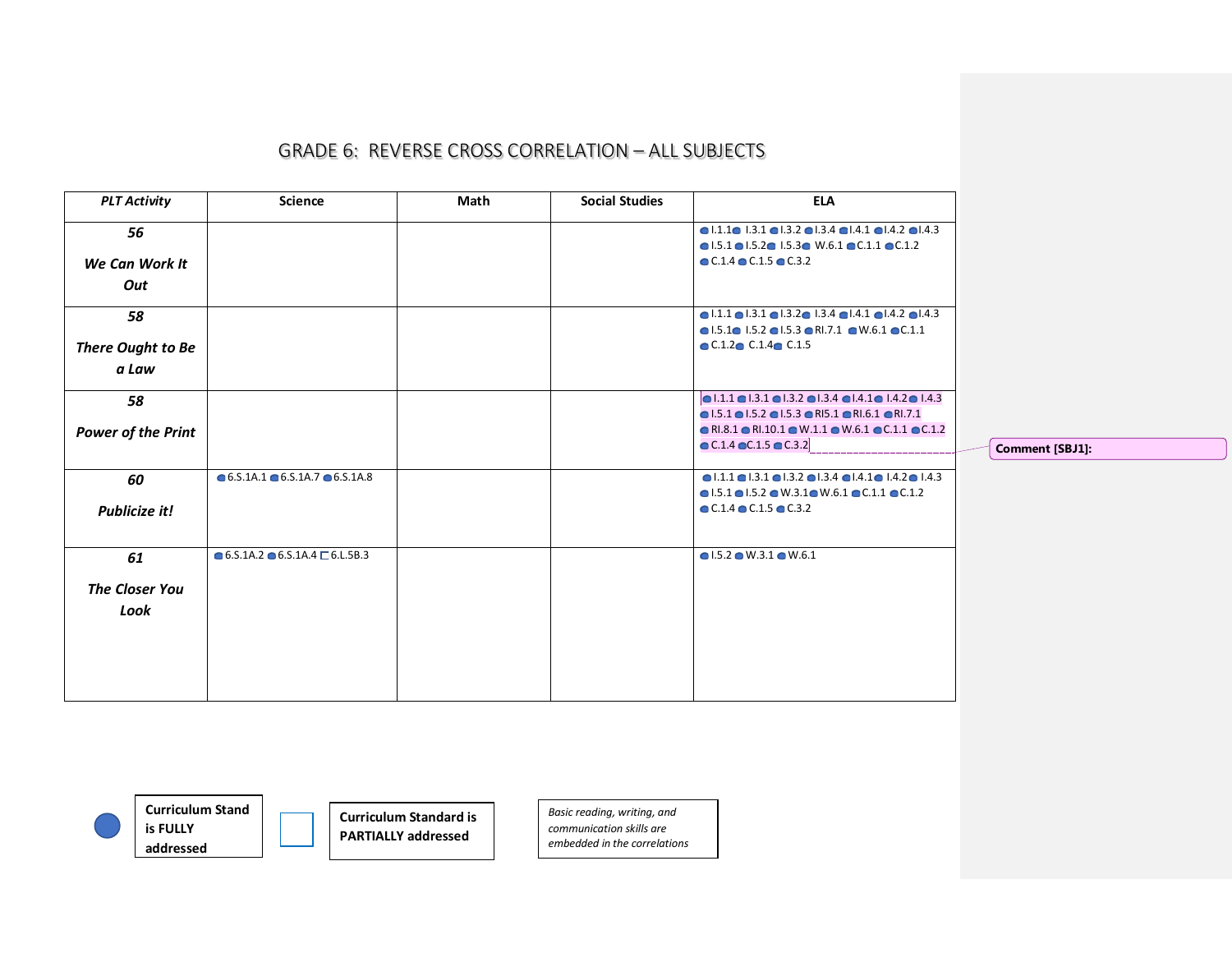| <b>PLT Activity</b>       | <b>Science</b>                                                                                                       | Math      | <b>Social Studies</b> | <b>ELA</b>   |
|---------------------------|----------------------------------------------------------------------------------------------------------------------|-----------|-----------------------|--------------|
| 63                        | $\bullet$ 6.5.1A.2 $\bullet$ 6.5.1A.4 $\Box$ 6.5.1A.6<br>$\bullet$ 6.L.5B.1 $\bullet$ 6.L.5B.2 $\bullet$ 6.L.5B.3    |           |                       | $\mathbf{I}$ |
| <b>Tree Factory</b>       |                                                                                                                      |           |                       |              |
| 64E                       | $\Box$ 6.5.1A.2                                                                                                      |           |                       |              |
| <b>Looking at Leaves</b>  |                                                                                                                      |           |                       |              |
| 65                        | $\square$ 6.5.1A.2 $\bullet$ 6.5.1A.4 $\square$ 6.5.1A.5<br>$\Box$ 6.5.1A.6 $\Box$ 6.5.1A.7 $\bullet$ 6.5.1A.8       |           |                       |              |
| <b>Bursting Buds</b>      | •6.L.5B.3                                                                                                            |           |                       |              |
| 66                        | $\bullet$ 6.5.1A.1 $\bullet$ 6.5.1A.2 $\bullet$ 6.5.1A.4<br>$\bullet$ 6.S.1A.6 $\Box$ 6.S.1A.7 $\bullet$ 6.S.1A.8    | $6.$ RP.3 |                       |              |
| <b>Germinating Giants</b> | $\Box$ 6.L.5B.3                                                                                                      |           |                       |              |
| 67                        | $\bullet$ 6.S.1A.1 $\bullet$ 6.S.1A.4 $\bullet$ 6.S.1A.5<br>$\bullet$ 6.5.1A.6 $\bullet$ 6.5.1A.7 $\bullet$ 6.5.1A.8 | $6.$ RP.3 |                       |              |
| <b>How Big is Your</b>    |                                                                                                                      |           |                       |              |
| Tree?                     |                                                                                                                      |           |                       |              |



**Curriculum Stand is FULLY addressed**

**Curriculum Standard is PARTIALLY addressed**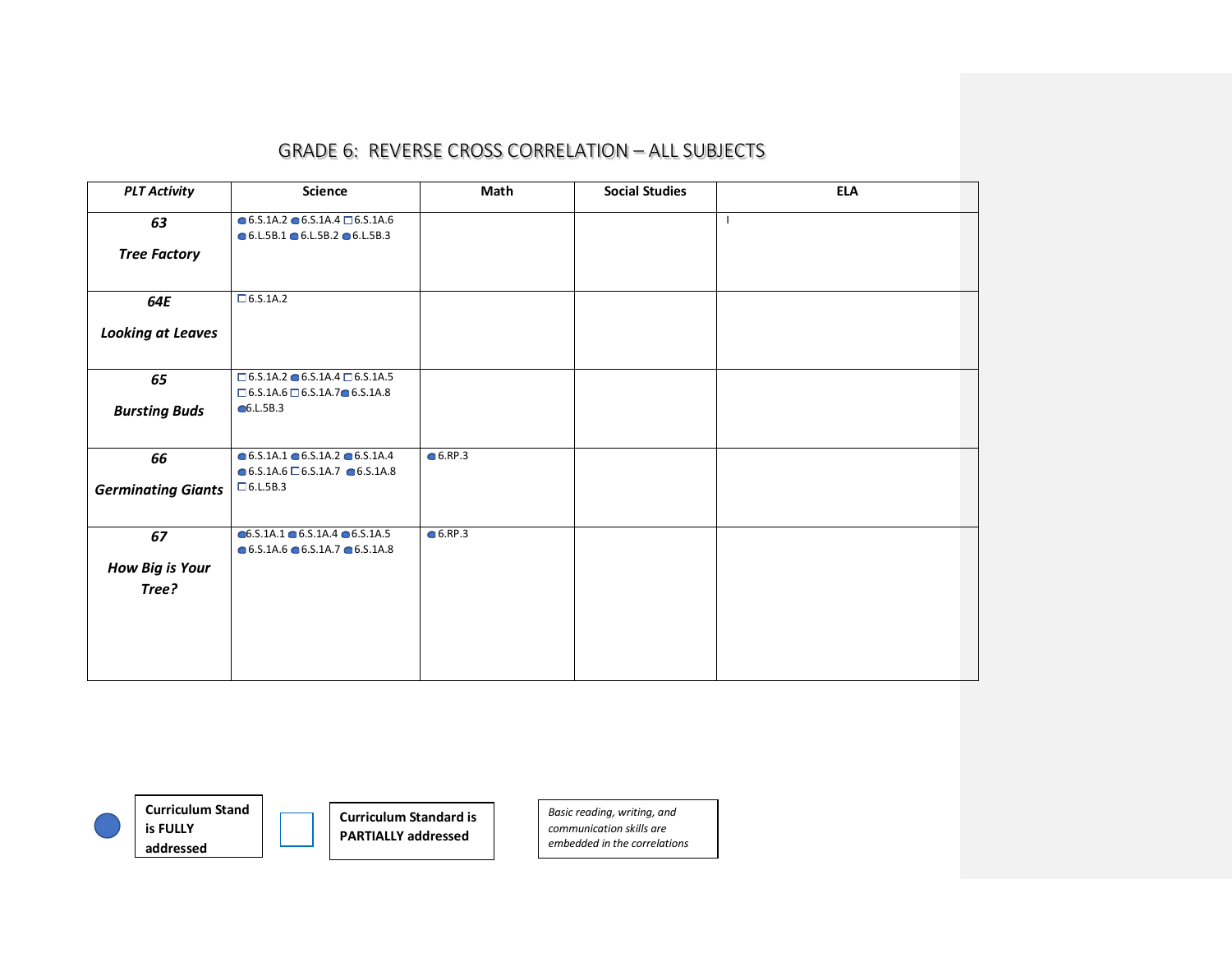| <b>PLT Activity</b>         | <b>Science</b>                                                                                                       | Math | <b>Social Studies</b> | <b>ELA</b>                                                                                                                                                                                                            |
|-----------------------------|----------------------------------------------------------------------------------------------------------------------|------|-----------------------|-----------------------------------------------------------------------------------------------------------------------------------------------------------------------------------------------------------------------|
| 68                          | $\bullet$ 6.5.1A.1 $\bullet$ 6.5.1A.4 $\bullet$ 6.5.1A.6<br>$\bullet$ 6.S.1A.7 $\bullet$ 6.S.1A.8 $\Box$ 6.L.4A.2    |      |                       |                                                                                                                                                                                                                       |
| <b>Name That Tree</b>       | $\Box$ 6.L.5B.3                                                                                                      |      |                       |                                                                                                                                                                                                                       |
| 69A/V                       | $\bullet$ 6.5.1A.1 $\bullet$ 6.5.1A.2 $\bullet$ 6.5.1A.4                                                             |      |                       |                                                                                                                                                                                                                       |
| <b>Forest for the Trees</b> | $\bullet$ 6.S.1A.5 $\bullet$ 6.S.1A.6 $\bullet$ 6.S.1A.7<br>• 6.5.1A.8                                               |      |                       |                                                                                                                                                                                                                       |
| <b>70B</b>                  | $\bullet$ 6.5.1A.1 $\bullet$ 6.5.1A.2 $\bullet$ 6.5.1A.3<br>$\bullet$ 6.5.1A.4 $\bullet$ 6.5.1A.5 $\bullet$ 6.5.1A.6 |      |                       |                                                                                                                                                                                                                       |
| <b>Soil Stories</b>         | $\bullet$ 6.5.1A.7 $\bullet$ 6.5.1A.8 $\Box$ 6.5.1B.1<br>$\Box$ 6.E.2A.3                                             |      |                       |                                                                                                                                                                                                                       |
| 72                          | $\bullet$ 6.5.1A.1 $\bullet$ 6.5.1A.2 $\Box$ 6.5.1A.3.<br>$\bullet$ 6.S.1A.4 $\Box$ 6.S.1A.5 $\Box$ 6.S.1A.6         |      |                       | $\bullet$ 1.1.1 $\bullet$ 1.3.1 $\bullet$ 1.3.4 $\bullet$ 1.4.1 $\bullet$ 1.4.2 $\bullet$ 1.4.3 $\bullet$ 1.5.1<br>$\bullet$ 1.5.2 $\bullet$ RI.6.1 $\bullet$ RI.12.1 $\bullet$ W.6.1 $\bullet$ C.1.1 $\bullet$ C.1.2 |
| <b>Air We Breathe</b>       | $\Box$ 6.5.1A.7 $\Box$ 6.5.1A.8 $\Box$ 6.E.2A.1<br>$\Box$ 6.E.2A.2                                                   |      |                       | $C.1.4$ $C.1.5$                                                                                                                                                                                                       |
| 73                          | $\bullet$ 6.5.1A.1 $\bullet$ 6.2.1A.4 $\bullet$ 6.S.1A.5<br>$\bullet$ 6.5.1A.6 $\bullet$ 6.5.1A.7 $\bullet$ 6.5.1A.8 |      |                       |                                                                                                                                                                                                                       |
| <b>Waste Watchers</b>       | $\Box$ 6.P.3A.1 $\Box$ 6.P.3A.3                                                                                      |      |                       |                                                                                                                                                                                                                       |



**is FULLY** 

**Curriculum Stand addressed**

**Curriculum Standard is PARTIALLY addressed**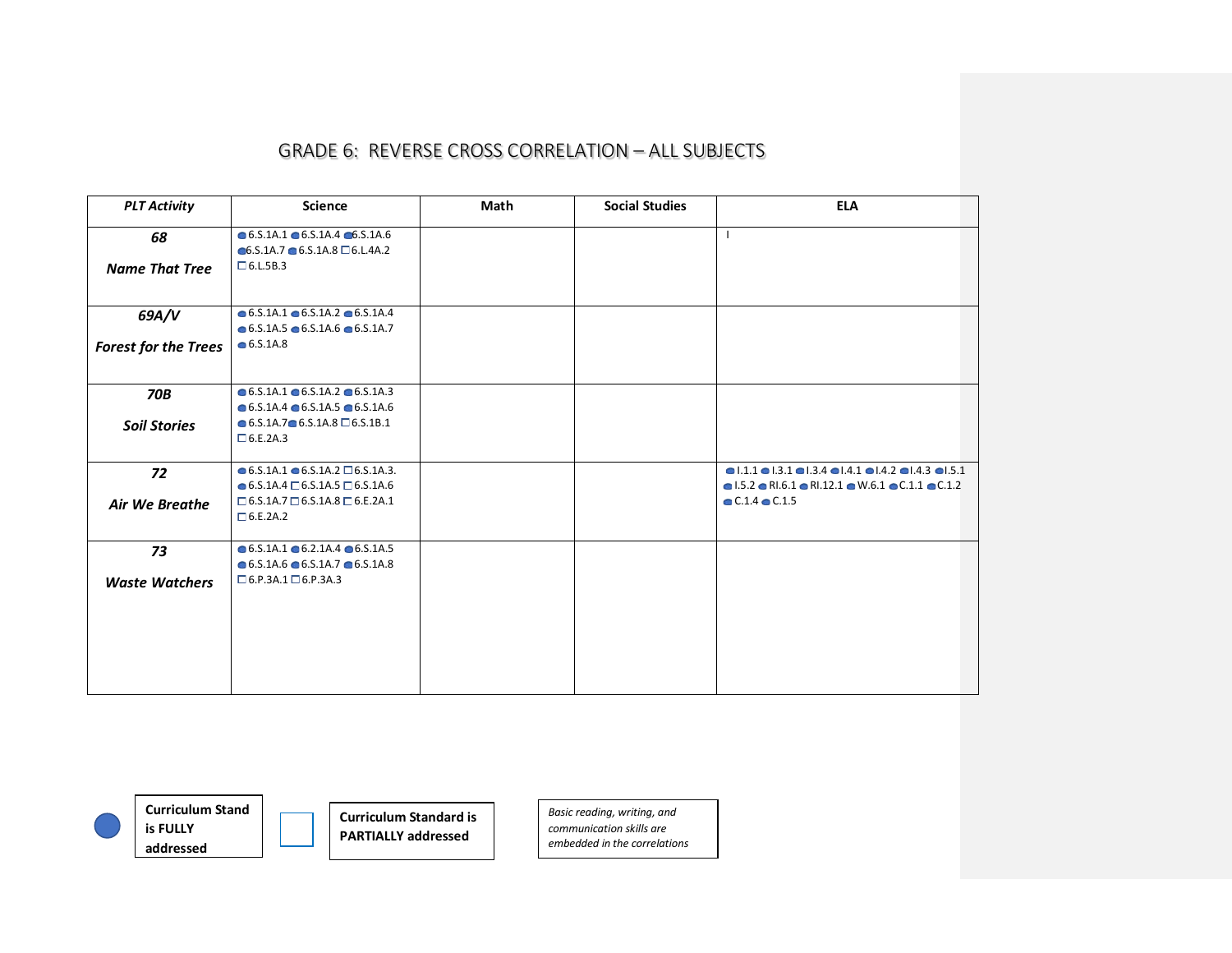| <b>PLT Activity</b>     | <b>Science</b>                                           | Math | <b>Social Studies</b> | <b>ELA</b>                                                                                                      |
|-------------------------|----------------------------------------------------------|------|-----------------------|-----------------------------------------------------------------------------------------------------------------|
| 75                      | $\bullet$ 6.5.1A.1 $\bullet$ 6.5 1A.2 $\bullet$ 6.5.1A.4 |      | $\Box$ 6-1.1          |                                                                                                                 |
|                         | $\bullet$ 6.5.1A.6 $\bullet$ 6.5.1A.7 $\bullet$ 6.5.1A.8 |      |                       |                                                                                                                 |
| <b>Tipi Talk</b>        | • 6.5.1B.1                                               |      |                       |                                                                                                                 |
|                         |                                                          |      |                       |                                                                                                                 |
| 76                      | $\bullet$ 6.5.1A.1 $\bullet$ 6.5.1A.2 $\bullet$ 6.5.1A.4 |      |                       | $\bullet$ 1.1.1 $\bullet$ 1.2.1 $\bullet$ 1.3.1 $\bullet$ 1.3.4 $\bullet$ 1.4.1 $\bullet$ 1.5.1 $\bullet$ 1.5.2 |
|                         | $\Box$ 6.5.1A.5 $\bullet$ 6.5.1A.6 $\bullet$ 6.5.1A.7    |      |                       | $\bullet$ RI.6.1 $\bullet$ RI.7.1 $\bullet$ W.6.1 $\bullet$ C.1.1 $\bullet$ C.1.2 $\bullet$ C.1.4               |
| <b>Tree Cookies</b>     | $\bullet$ 6.5.1A.8 $\bullet$ 6.L.5B.1 $\bullet$ 6.L.5B.3 |      |                       | $C.1.5$ $C.3.2$                                                                                                 |
| 77A/B                   | $\bullet$ 6.5.1A.1 $\bullet$ 6.5.1A.2 $\bullet$ 6.5.1A.3 |      |                       | $\bullet$ 1.1.1 $\bullet$ 1.2.1 $\bullet$ 1.3.4 $\bullet$ 1.5.1 $\bullet$ 1.5.2 $\bullet$ W.6.1                 |
|                         | $\bullet$ 6.5.1A.4 $\bullet$ 6.5.1A.5 $\bullet$ 6.5.1A.6 |      |                       | $\bullet$ C.1.1 $\bullet$ C.1.2 $\bullet$ C.1.4 $\bullet$ C.1.5                                                 |
| <b>Trees in Trouble</b> | $\bullet$ 6.5.1A.7 $\bullet$ 6.5.1A.8 $\Box$ 6.E.2A.2    |      |                       |                                                                                                                 |
|                         | $\Box$ 6.L.5B.3 $\Box$ 6.L.5B.4                          |      |                       |                                                                                                                 |
| 78B                     | $\Box$ 6.5.1A.1 $\bullet$ 6.5.1A.2 $\Box$ 6.5.1A.3       |      |                       | $\bullet$ 1.1.1 $\bullet$ 1.3.4 $\bullet$ 1.5.1 $\bullet$ 1.5.2 $\bullet$ W.6.1 $\bullet$ C.1.1                 |
|                         | $\bullet$ 6.S.1A.4 $\bullet$ 6.S.1A.6 $\bullet$ 6.S.1A.7 |      |                       | $\bullet$ C.1.2 $\bullet$ C.1.4 $\bullet$ C.1.5                                                                 |
| <b>Signs of Fall</b>    | $\bullet$ 6.S.1A.8 $\Box$ 6.L.5B.2                       |      |                       |                                                                                                                 |
| 79                      | $\bullet$ 6.S.1A.1 $\bullet$ 6.S.1A.2 $\bullet$ 6.S.1A.4 |      |                       | $\bullet$ 1.1.1 $\bullet$ 1.2.1 $\bullet$ 1.3.1 $\bullet$ 1.3.4 $\bullet$ 1.4.2 $\bullet$ 1.5.1 $\bullet$ 1.5.2 |
|                         | $\bullet$ 6.5.1A.6 $\bullet$ 6.5.1A.7 $\bullet$ 6.5.1A.8 |      |                       | $\bullet$ RI.7.1 $\bullet$ W.6.1 $\bullet$ C.1.1 $\bullet$ C.1.2 $\bullet$ C.1.4 $\bullet$ C.1.5                |
| <b>Tree Life Cycle</b>  | • 6.L.5B.3                                               |      |                       |                                                                                                                 |
|                         |                                                          |      |                       |                                                                                                                 |
|                         |                                                          |      |                       |                                                                                                                 |
|                         |                                                          |      |                       |                                                                                                                 |
|                         |                                                          |      |                       |                                                                                                                 |



**is FULLY addressed**

**Curriculum Stand** 

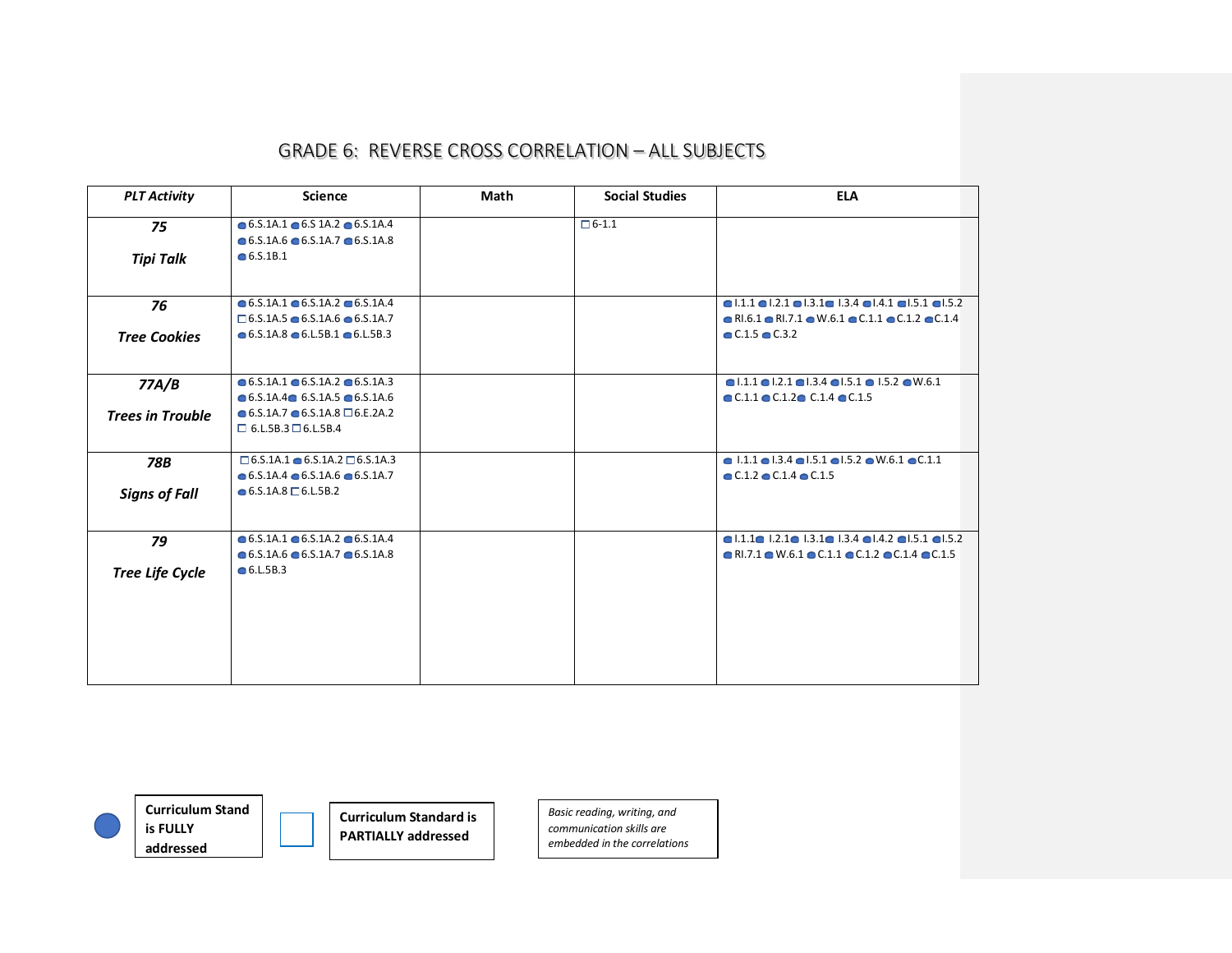| <b>PLT Activity</b>       | <b>Science</b>                                           | Math             | <b>Social Studies</b> | <b>ELA</b>                                                                                       |
|---------------------------|----------------------------------------------------------|------------------|-----------------------|--------------------------------------------------------------------------------------------------|
| 80A/B/C                   | $\bullet$ 6.5.1A.1 $\bullet$ 6.5.1A.2 $\bullet$ 6.5.1A.4 |                  |                       | $\bullet$ 1.1.1 $\bullet$ 1.3.1 $\bullet$ 1.3.4 $\bullet$ 1.5.1 $\bullet$ 1.5.2 $\bullet$ RI.6.1 |
|                           | $\bullet$ 6.5.1A.6 $\bullet$ 6.5.1A.7 $\bullet$ 6.5.1A.8 |                  |                       | $\bullet$ RI.7.1 $\bullet$ W.6.1 $\bullet$ C.1.1 $\bullet$ C.1.2 $\bullet$ C.1.4 $\bullet$ C.1.5 |
| <b>Nothing Succeeds</b>   | $\Box$ 6.L.5B.3                                          |                  |                       | C.3.2                                                                                            |
| <b>Like Succession</b>    |                                                          |                  |                       |                                                                                                  |
| 81A/B                     | $\bullet$ 6.5.1A.1 $\bullet$ 6.5.1A.2 $\Box$ 6.5.1A.3    |                  |                       |                                                                                                  |
|                           | $\bullet$ 6.5.1A.4 $\bullet$ 6.5.1A.6 $\bullet$ 6.5.1A.7 |                  |                       |                                                                                                  |
| Living with Fire          | $\bullet$ 6.S.1A.8 $\Box$ 6.E.2A.2 $\bullet$ 6.P.3A.1    |                  |                       |                                                                                                  |
|                           | $\Box$ 6.P.3A.5                                          |                  |                       |                                                                                                  |
| 82                        | $\bullet$ 6.5.1A.1 $\bullet$ 6.5.1A.2 $\bullet$ 6.5.1A.4 |                  |                       |                                                                                                  |
|                           | $\bullet$ 6.5.1A.6 $\bullet$ 6.5.1A.7 $\bullet$ 6.5.1A.8 |                  |                       |                                                                                                  |
| Resource-Go-              | $\Box$ 6.P.3A.1                                          |                  |                       |                                                                                                  |
| <b>Around</b>             |                                                          |                  |                       |                                                                                                  |
| 83                        | $\bullet$ 6.5.1A.1 $\bullet$ 6.5.1A.2 $\bullet$ 6.5.1A.4 |                  |                       |                                                                                                  |
|                           | $\bullet$ 6.5.1A.6 $\bullet$ 6.5.1A.7 $\bullet$ 6.5.1A.8 |                  |                       |                                                                                                  |
| A Peek at                 | $\Box$ 6.P.3A.1                                          |                  |                       |                                                                                                  |
| <b>Packaging</b>          |                                                          |                  |                       |                                                                                                  |
| 84                        | $\bullet$ 6.5.1A.1 $\bullet$ 6.5.1A.4 $\bullet$ 6.5.1A.5 | $6.053 - 6.05.5$ |                       | $\bullet$ 1.3.1 $\bullet$ 1.3.4 $\bullet$ 1.4.2 $\bullet$ 1.5.1 $\bullet$ 1.5.2 $\bullet$ R1.6.1 |
|                           | $\bullet$ 6.5.1A.6 $\bullet$ 6.5.1A.7 $\bullet$ 6.5.1A.8 |                  |                       | $\bullet$ R.I.7.1 $\bullet$ R.I.12.1 $\bullet$ W.6.1 $\bullet$ C.1.1 $\bullet$ C.1.2             |
| <b>The Global Climate</b> | $\bullet$ 6.E.2A.1 $\bullet$ 6.E.2A.2                    |                  |                       | $\bullet$ C.1.4 $\bullet$ C.1.5                                                                  |
|                           |                                                          |                  |                       |                                                                                                  |
|                           |                                                          |                  |                       |                                                                                                  |
|                           |                                                          |                  |                       |                                                                                                  |
|                           |                                                          |                  |                       |                                                                                                  |
|                           |                                                          |                  |                       |                                                                                                  |
|                           |                                                          |                  |                       |                                                                                                  |



**Curriculum Stand is FULLY addressed**

**Curriculum Standard is PARTIALLY addressed**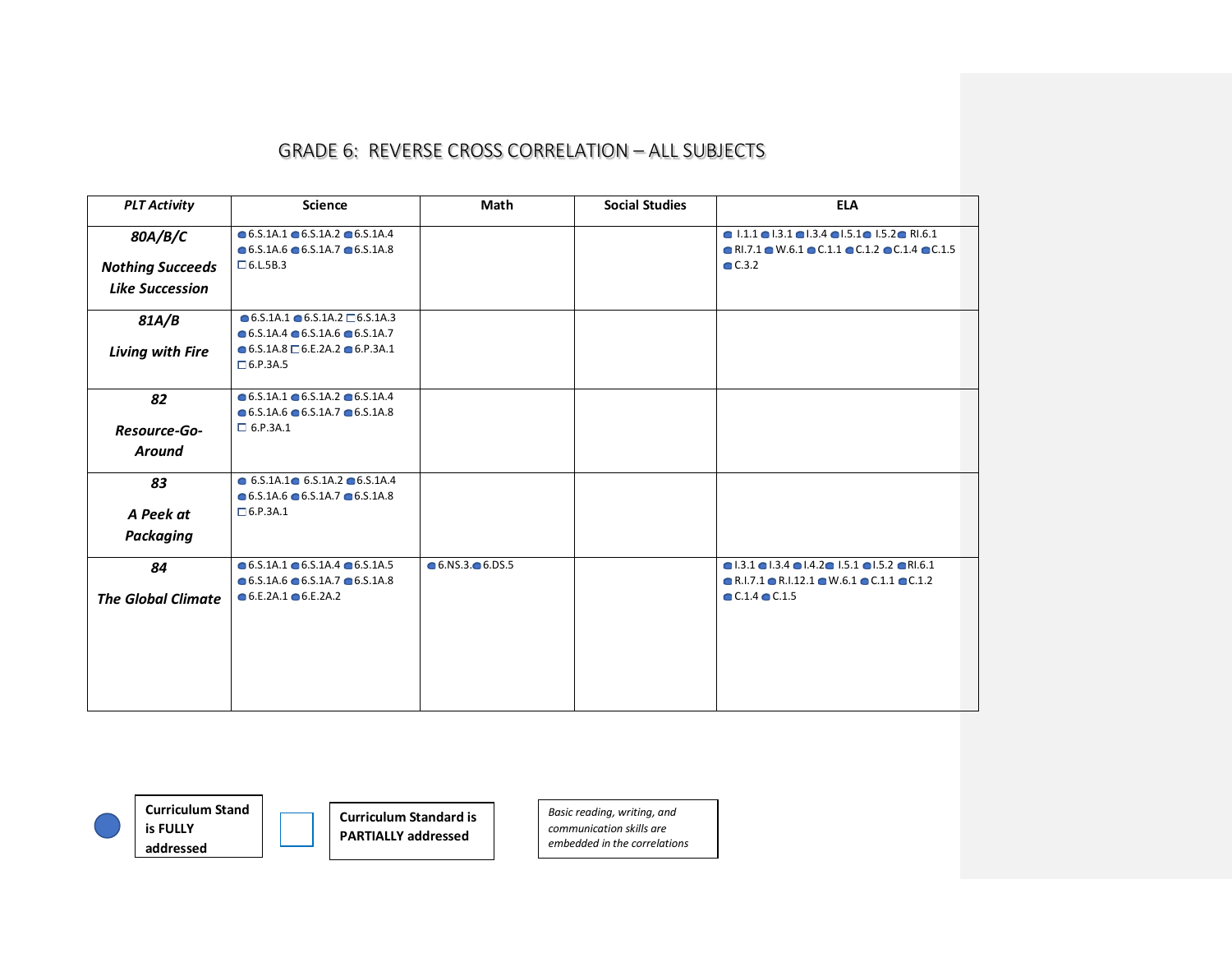| <b>PLT Activity</b>  | <b>Science</b>                                           | Math                   | <b>Social Studies</b> | <b>ELA</b>                                                                                                      |
|----------------------|----------------------------------------------------------|------------------------|-----------------------|-----------------------------------------------------------------------------------------------------------------|
| 85                   | $\bullet$ 6.5.1A.1 $\bullet$ 6.5.1A.2 $\bullet$ 6.5.1A.4 | $6.05.3 \cdot 6.007.3$ |                       |                                                                                                                 |
|                      | $\bullet$ 6.5.1A.5 $\bullet$ 6.5.1A.6 $\bullet$ 6.5.1A.7 |                        |                       |                                                                                                                 |
| In the Driver's Seat | $\bullet$ 6.S.1A.8 $\bullet$ 6.P.3A.1 $\Box$ 6.P.3A.2    |                        |                       |                                                                                                                 |
|                      | $\Box$ 6.P.3B.2                                          |                        |                       |                                                                                                                 |
|                      |                                                          |                        |                       |                                                                                                                 |
| 86                   | $\bullet$ 6.5.1A.1 $\bullet$ 6.5.1A.2 $\bullet$ 6.5.1A.4 |                        |                       | $\bullet$  .1.1 $\bullet$  .2.1 $\bullet$  .3.1 $\bullet$  .3.2 $\bullet$  .3.4 $\bullet$  .4.1 $\bullet$  .4.2 |
|                      | $\bullet$ 6.5.1A.6 $\bullet$ 6.5.1A.7 $\bullet$ 6.5.1A.8 |                        |                       | $\bullet$ 1.4.3 $\bullet$ 1.5.1 $\bullet$ 1.5.2 $\bullet$ R1.7.1 $\bullet$ R1.12.1 $\bullet$ W.6.1              |
| <b>Our Changing</b>  | $\square$ 6.E.2A.1 $\odot$ 6.E.2A.2 $\odot$ 6.P.3A.1     |                        |                       | $\bullet$ C.1.1 $\bullet$ C.1.2 $\bullet$ C.1.4 $\bullet$ C.1.5 $\bullet$ C.3.2                                 |
| World                |                                                          |                        |                       |                                                                                                                 |
|                      |                                                          |                        |                       |                                                                                                                 |
| 88                   | $\bullet$ 6.5.1A.1 $\bullet$ 6.5.1A.2 $\bullet$ 6.5.1A.4 |                        |                       |                                                                                                                 |
|                      | $\bullet$ 6.5.1A.6 $\bullet$ 6.5.1A.7 $\bullet$ 6.5.1A.8 |                        |                       |                                                                                                                 |
| Life on the Edge     | $\bullet$ 6.L.4A.1 $\Box$ 6.L.4A.2 $\Box$ 6.L.4B.1       |                        |                       |                                                                                                                 |
|                      | $\Box$ 6.L.4B.2 $\Box$ 6.L.4B.3 $\Box$ 6.L.5B.3          |                        |                       |                                                                                                                 |
|                      |                                                          |                        |                       |                                                                                                                 |
| 89A/B/V Trees for    | $\bullet$ 6.5.1A.4 $\bullet$ 6.5.1A.7 $\Box$ 6.5.1A.8    |                        |                       | $\bullet$ RL.6.1 $\bullet$ RL.7.2 $\bullet$ RL.8.1 $\Box$ R.L.11.1 $\bullet$ RL.13.1                            |
| <b>Many Reasons</b>  |                                                          |                        |                       | $\bullet$ W.3.1 $\bullet$ W.6.1 $\bullet$ C.1.1 $\bullet$ C.1.2 $\bullet$ C.1.4 $\bullet$ C.1.5                 |
|                      |                                                          |                        |                       |                                                                                                                 |
|                      |                                                          |                        |                       |                                                                                                                 |
| 90                   | $\bullet$ 6.5.1A.4 $\bullet$ 6.5.1A.7 $\bullet$ 6.5.1A.8 |                        | $• 6 - 1.1$           | $\bullet$ 1.2.1 $\bullet$ 1.3.2 $\bullet$ 1.3.3 $\bullet$ 1.5.1 $\bullet$ RL.6.1 $\bullet$ RL.7.2               |
|                      |                                                          |                        |                       | $\bullet$ RI.7.1 $\bullet$ W.6.1 $\bullet$ C.1.1 $\bullet$ C.1.2 $\bullet$ C.1.4 $\bullet$ C.1.5                |
| <b>Native Ways</b>   |                                                          |                        |                       |                                                                                                                 |
|                      |                                                          |                        |                       |                                                                                                                 |
|                      |                                                          |                        |                       |                                                                                                                 |
|                      |                                                          |                        |                       |                                                                                                                 |
|                      |                                                          |                        |                       |                                                                                                                 |
|                      |                                                          |                        |                       |                                                                                                                 |
|                      |                                                          |                        |                       |                                                                                                                 |



**is FULLY addressed**

**Curriculum Stand** 

**Curriculum Standard is PARTIALLY addressed**